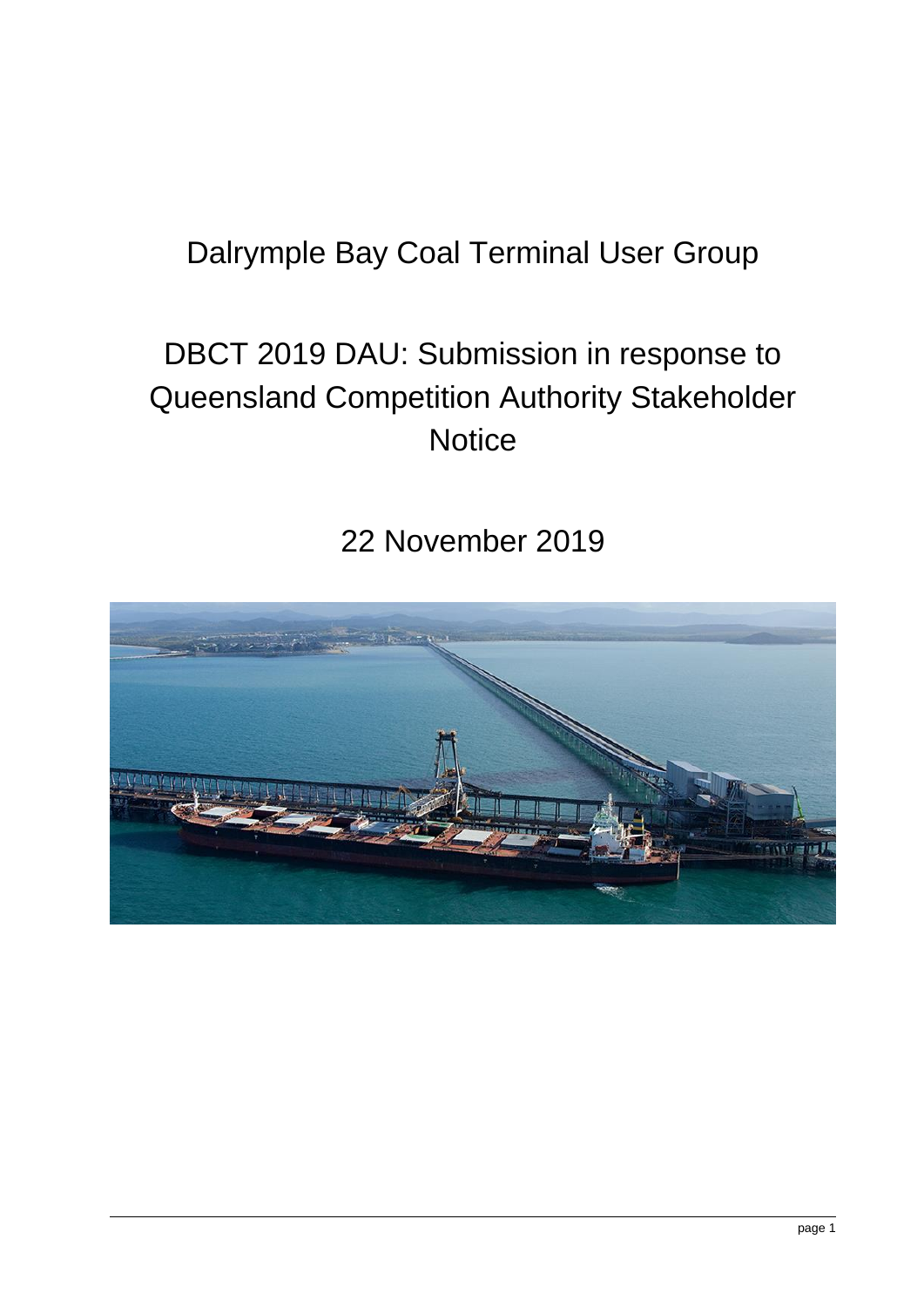# **Contents**

| 1                                                             |                                                                 | <b>Introduction</b><br>3                                                               |                |  |
|---------------------------------------------------------------|-----------------------------------------------------------------|----------------------------------------------------------------------------------------|----------------|--|
| $\mathbf{2}$                                                  |                                                                 | <b>Executive Summary</b>                                                               |                |  |
| 3                                                             | The DBCT access regime does provide for commercial negotiations |                                                                                        |                |  |
|                                                               | 3.1                                                             | The DBCT access undertaking expressly provides a clear opportunity for negotiation     | 6              |  |
|                                                               | 3.2                                                             | QCA's Final Decision recognised the opportunity to negotiate                           | $\overline{7}$ |  |
|                                                               | 3.3                                                             | Certification process recognised the opportunity to negotiate                          | $\overline{7}$ |  |
|                                                               | 3.4                                                             | The lack of non-reference tariff agreements does not support DBCTM's conclusions       | 8              |  |
| 4                                                             |                                                                 | The QCA Act expressly recognises ex-ante pricing can be appropriate                    | 9              |  |
| 5<br>Further Commentary in relation to the Form of Regulation |                                                                 |                                                                                        | 10             |  |
|                                                               | 5.1                                                             | The Appropriateness of an Ex-ante Regulatory Model for the DBCT service                | 10             |  |
|                                                               | 5.2                                                             | <b>COAG Energy Council commentary</b>                                                  | 11             |  |
| 6                                                             |                                                                 | <b>Regulatory Certainty</b>                                                            | 13             |  |
| 7                                                             |                                                                 | 15<br><b>Responses to other Stakeholder Submissions</b>                                |                |  |
| 8                                                             |                                                                 | <b>Responses to QCA Guidance Questions</b>                                             | 16             |  |
|                                                               | 8.1                                                             | Does the negotiate/arbitrate model appropriately balance the interests of stakeholders | 16             |  |
|                                                               | 8.2                                                             | Interaction with existing user agreements                                              | 21             |  |
|                                                               | 8.3                                                             | Whether existing users are fully protected from DBCTM's exercise of market power       | 23             |  |
|                                                               | 8.4                                                             | Difference in levels of protection for existing and new users                          | 24             |  |
|                                                               | 8.5                                                             | 'Willing but not anxious standard'                                                     | 26             |  |
| 9                                                             |                                                                 | It is not appropriate to facilitate a future revocation                                | 28             |  |
| 10                                                            | <b>Conclusions</b>                                              |                                                                                        | 28             |  |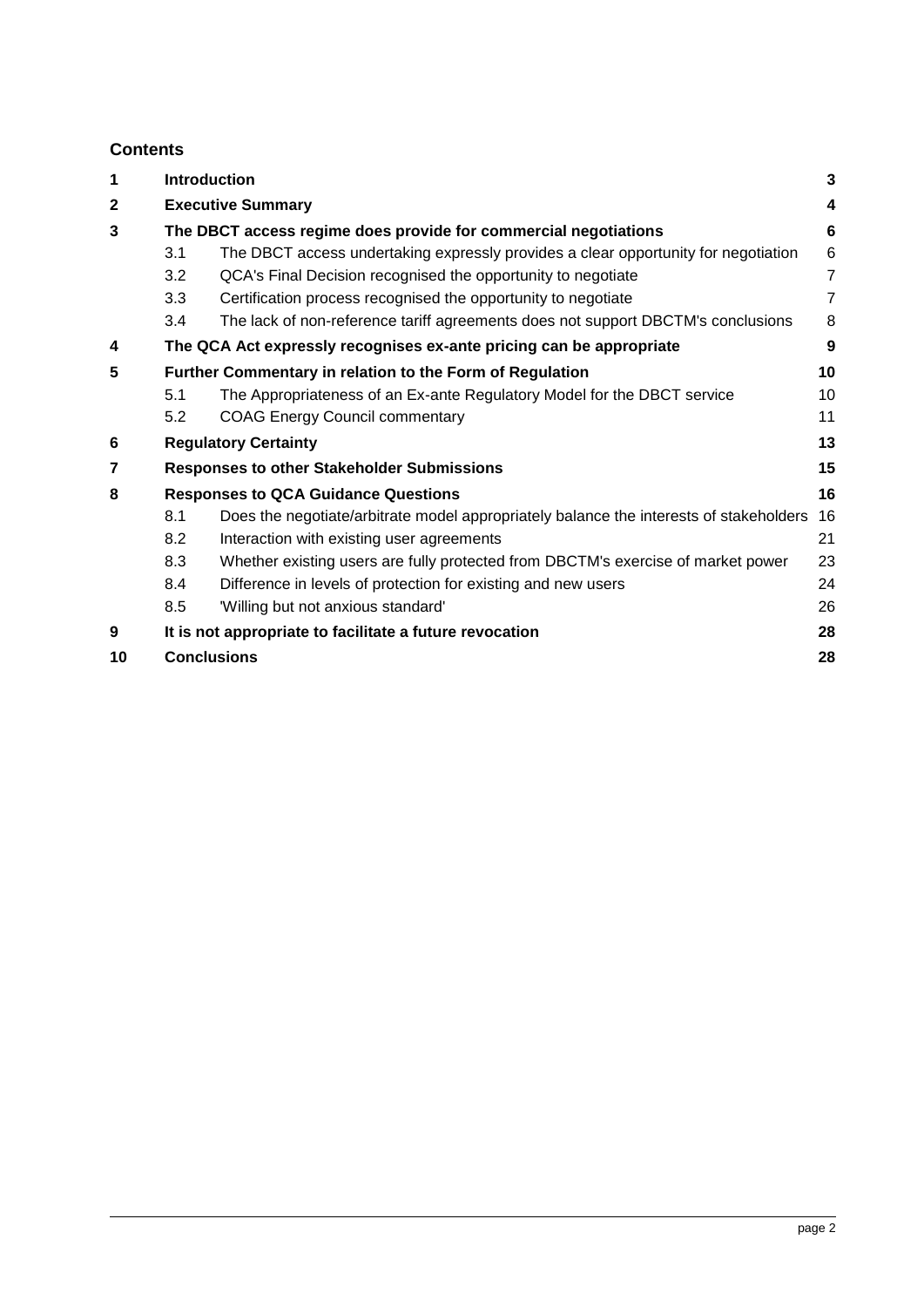### <span id="page-2-0"></span>**1 Introduction**

This submission is made on behalf of the Dalrymple Bay Coal Terminal User Group (the *DBCT*  **User Group**), including for these purposes both users with existing access agreements and a number of future access seekers who have not currently contracted capacity, in response to the 25 October 2019 Stakeholder Notice (the *QCA Notice*).

The QCA Notice seeks further feedback on the appropriateness of the negotiate/arbitrate model proposed by DBCT Management Pty Ltd (*DBCTM*) as part of its 2019 draft access undertaking (the *2019 DAU*).

As the QCA Notice acknowledges DBCTM's proposal is a *'significant shift from the existing framework'*. It is not justified by any change in circumstances, and the DBCT User Group agree with the QCA's assessment that whether such a change is appropriate represents a threshold matter for the assessment of the 2019 DAU.

The principal reasons a negotiate/arbitrate model is not appropriate were directly addressed in the DBCT User Group's initial submission of 23 September 2019 (the *User Group Initial*  **Submission**) and submissions from potential future access seekers New Hope and Whitehaven. The DBCT User Group strongly reiterates that it considers that form of regulation highly inappropriate in the circumstances of the DBCT coal handling service, for the reasons set out in the User Group Initial Submission.

However, the DBCT User Group has set out below further submissions on the issues raised in the QCA Notice including responses to each of the QCA's specific guidance questions and commentary on the other stakeholder submissions which have been provided to the QCA to date.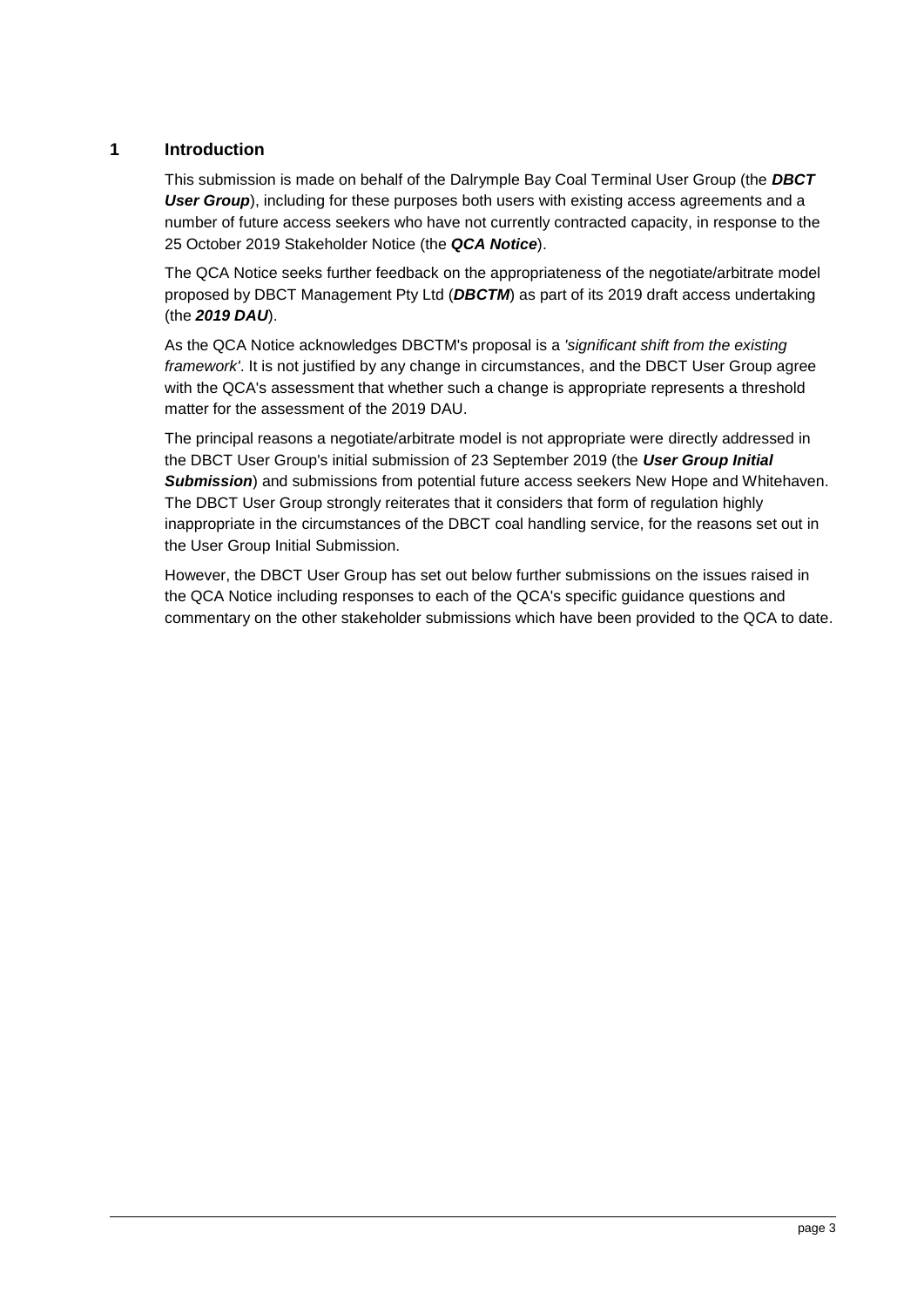# <span id="page-3-0"></span>**2 Executive Summary**

**The negotiate/arbitrate model is not appropriate in the circumstances of the DBCT service** because:

- (a) **it is damaging to regulatory certainty** both as:
	- (i) a **fundamental break from what has been determined to be appropriate over a long period without any change in circumstances**; and
	- (ii) **a change that will damage certainty of future pricing** with resulting damage to investment decisions in dependent markets;
- (b) **commercial negotiations (without the guaranteed reference tariff and standard access terms) will not produce efficient and appropriate results in the circumstances of the DBCT service –** due to:
	- (i) the **market power DBCTM possesses**;
	- (ii) the **lack of substitute services** which potential users of the DBCT can switch to or even credibly threaten to switch to;
	- (iii) the **lack of countervailing power** users have (due to that lack of substitutes and the multi-user nature of the terminal meaning DBCTM is not dependent on any one user);
	- (iv) the **significant information asymmetry** which will exist particularly for future access seekers and in relation to the costs of providing expansions capacity; and
	- (v) **DBCTM's proposals** for capacity allocation (in expansions or the notifying access seeker process) **involving capacity being contracted without pricing being known**;
- (c) **the theoretical 'backstop' of arbitration will not be effective or a credible threat** which will sufficiently constrain DBCTM's behaviour as:
	- (i) **arbitration will be very costly**;
	- (ii) the **outcomes of arbitration will be uncertain**; and
	- (iii) **arbitration will involve significant delays**;
- (d) **it disadvantages future access seekers more than existing access holders** as:
	- (i) existing access seekers will have some extent of continued protection against DBCTM's monopoly pricing through the existing price review provisions of their user agreements;
	- (ii) the factors that DBCTM seeks to require the QCA to have regard to in an arbitration in relation to new access seekers are different to those which apply under the existing user agreements, which is clearly inappropriate and likely to result in inefficient higher prices for access seekers;
	- (iii) access seekers will suffer from greater information asymmetry than existing access holders in any commercial negotiation; and
	- (iv) the costs, delays and uncertainty of arbitrated outcomes are much more problematic for future access seekers, which are trying to make project investment and contracting decisions in parallel, and therefore are far more likely to settle for an inefficiently high price rather than to resort to arbitration; and
- (e) **it increases negotiation, contracting and arbitration costs** by far more than it will reduce administrative and regulatory costs.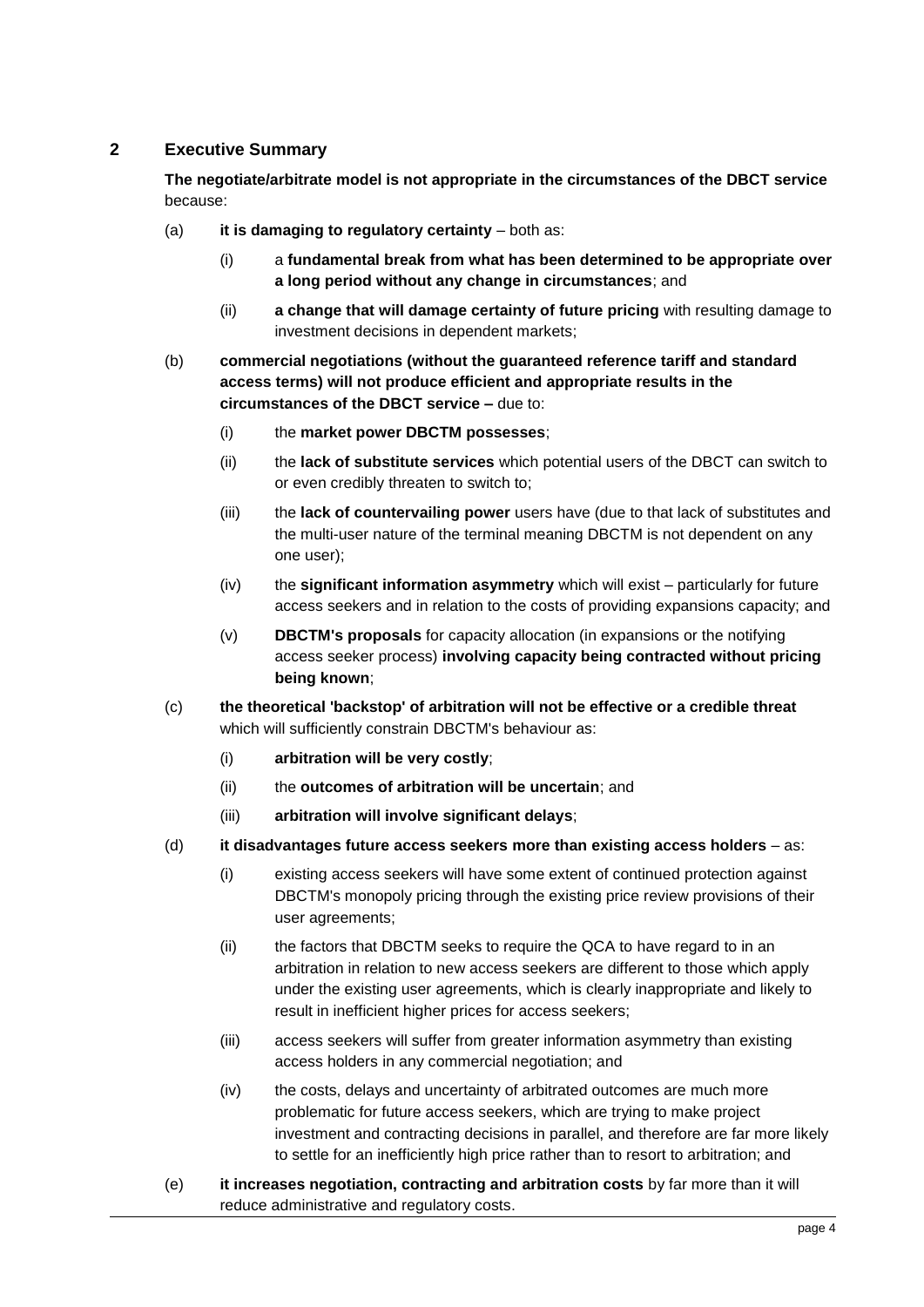The vast majority of those are issues arising from the application of the negotiate/arbitrate structure to the DBCT service of itself, rather than particular features of the model proposed by DBCTM. The negotiate/arbitration structure simply cannot be made appropriate to the DBCT service through modifications or variations.

By contrast, a continuation of the reference tariff model is appropriate as it provides regulatory certainty, will produce efficient and appropriate pricing for both existing users and future users equally, and involves lower aggregate costs than the alternative. As discussed in the Initial User Group Submission, regulatory commentary and precedent suggests that the circumstances of the DBCT service weigh heavily in favour of an ex-ante pricing form of regulation being far more appropriate to adopt. In addition, it is clear from the undertaking and previous consideration of the DBCT access regime that an undertaking with reference tariffs continues to provide 'room for negotiation' where DBCTM is willing to offer access terms that justify a different price.

Accordingly, the DBCT User Group considers that it is very clearly not appropriate, having regard to the factors set out in section 138(2) of the *Queensland Competition Authority Act 1997* (Qld) (*QCA Act*), for an undertaking for the DBCT service based on a negotiate/arbitrate approach to be approved.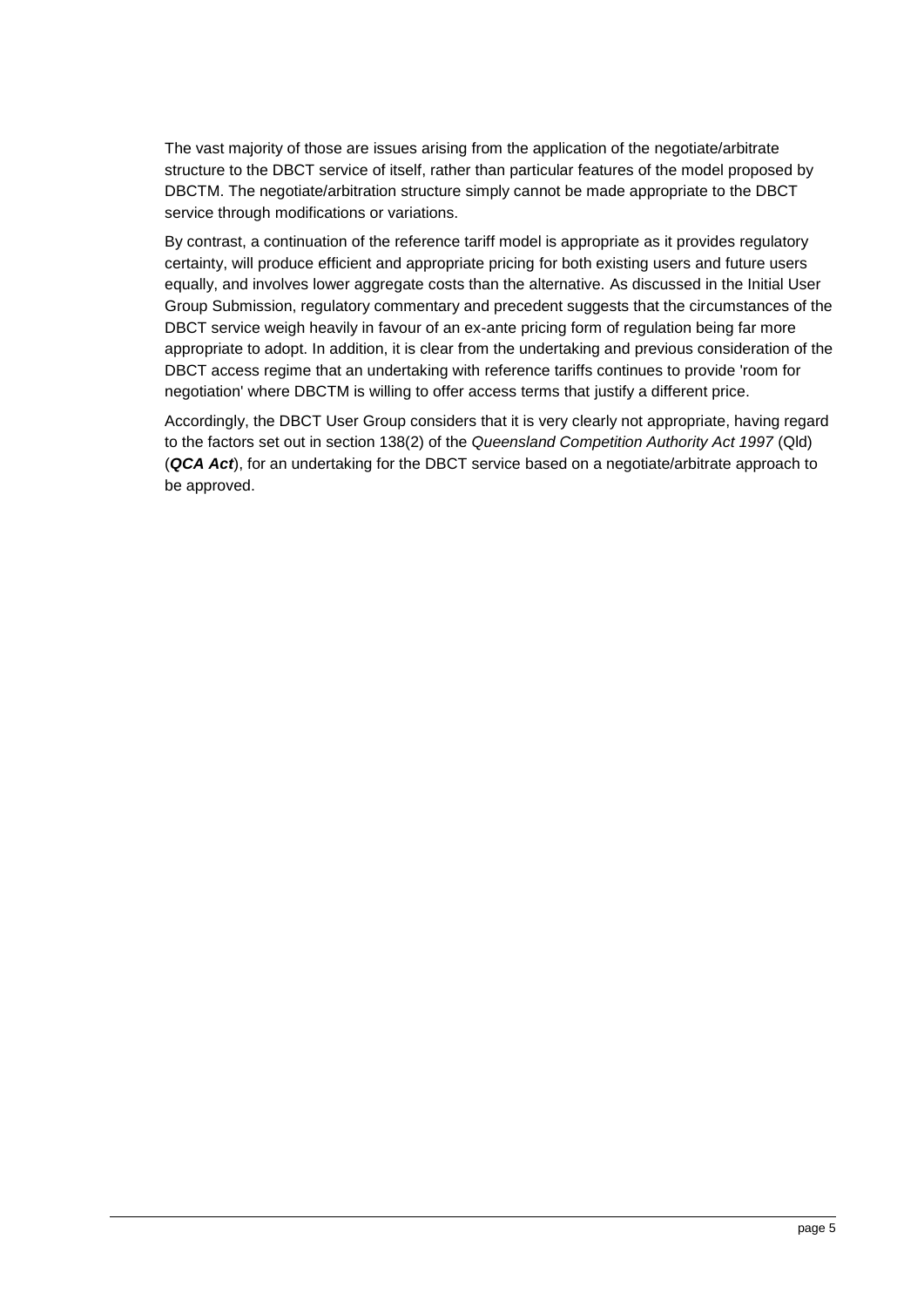# <span id="page-5-0"></span>**3 The DBCT access regime does provide for commercial negotiations**

DBCTM places great emphasis on its assertions that the QCA Act gives primacy to commercial negotiations and that that does not occur under the existing regime.

However, that claim fails to understand both the nature of the current regime and the structure and intent of the QCA Act.

#### <span id="page-5-1"></span>**3.1 The DBCT access undertaking expressly provides a clear opportunity for negotiation**

First, it should be noted that none of DBCT's access undertakings have even mandated the terms of access (including price of access) to DBCT.

Rather they have provided a minimum set of guaranteed terms and reference pricing to expedite and facilitate such negotiations, with the parties having the discretion to commercially reach agreement on other terms.

Reference tariffs do not prevent negotiations, they prevent inefficient price discrimination that is not justified based on differences in cost and risk arising from differences in bargaining power and information.

That the existing access undertaking supports the right to negotiate access terms is unequivocally set out in clause 13.1 of the existing undertaking, as set out below:

#### *13.1 Access Agreements*

*…*

- *(c) (Consistency with Standard Access Agreement) If the Access Seeker so requires (although DBCTM Management and the Access Seeker are able to agree otherwise), the Access Agreement will, in all material respects be consistent with the Standard Access Agreement.*
- *(d) (Different terms) DBCT Management or an Access Seeker may seek Access on terms which are different (Different Terms) from the Standard Access Agreement, but if either does so:* 
	- *(1) DBCT Management may, acting reasonably:*
		- *(A) decline to agree to any such Different Term (for example if accepting the Different Term would create obligations which would be impractical for it to comply with or incur unreasonable expense which it could not recoup from the Access Seeker or cause it to breach another Access Agreement or Existing User Agreement or materially disadvantage other Access Holders); and*
		- *(B) require that charges other than the Reference Tariff apply if the Different Terms result in a risk profile or costs (direct or indirect) to it different from those that would have applied under the Standard Access Agreement; or*
	- *(2) an Access Seeker may, acting reasonably:*
		- *(A) decline to agree to any such Different Term (for example if accepting the Different Term would result in a material and adverse risk or cost position that is inconsistent with an appropriate and symmetrical risk and cost allocation between the contracting parties); and*
		- *(B) require that charges other than the Reference Tariff apply if the Different Terms result in a risk profile or costs (direct or indirect) to it different from those that would have applied under the Standard Access Agreement.*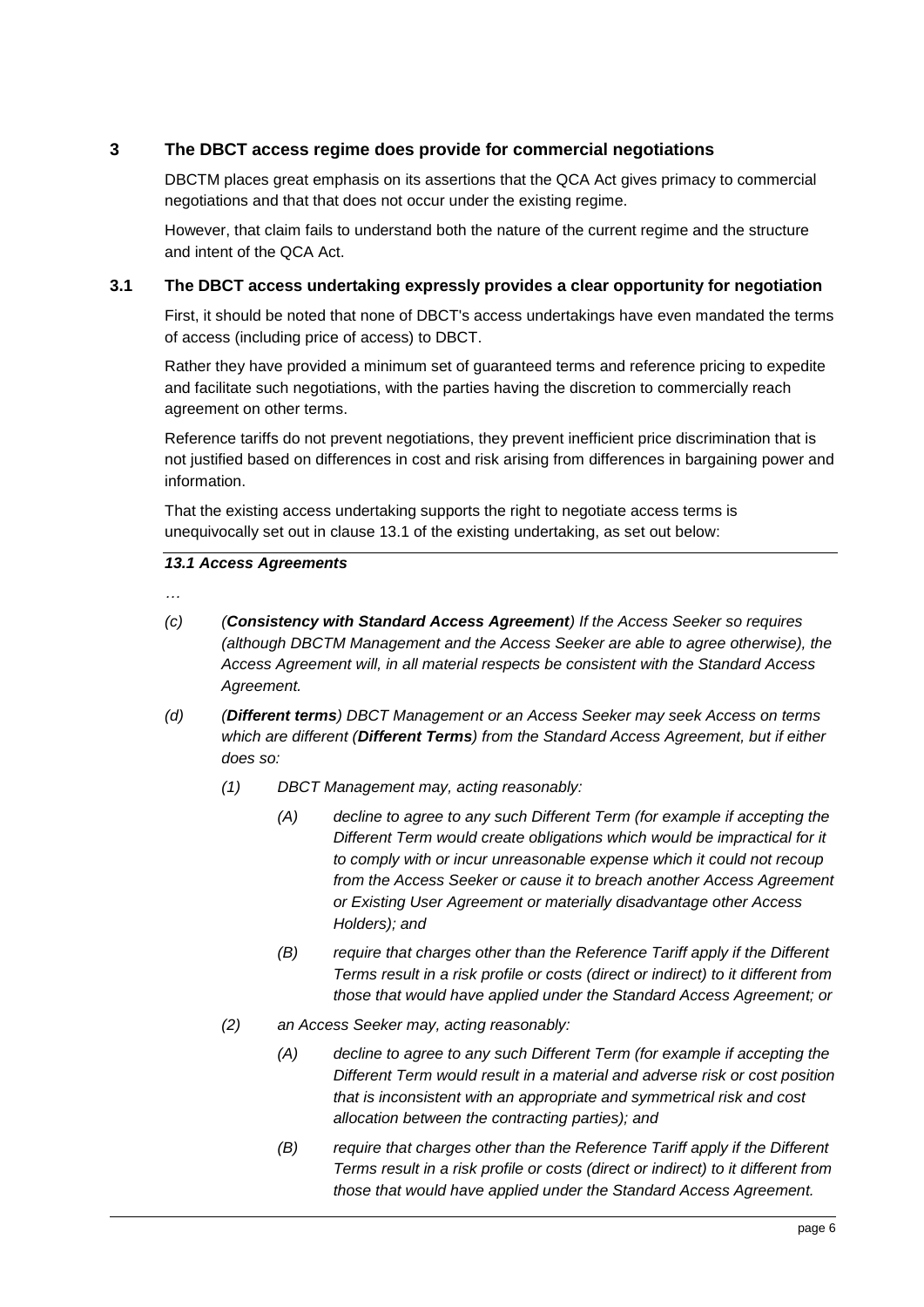*and if the parties cannot agree on any such matter, it may be referred to the QCA for determination.*

*(e) (Standard Access Agreement is a guide for access negotiations) For Access required on terms other than the Standard Access Agreement, the terms of the Standard Access Agreement will provide guidance as to the terms and conditions that are to be included in the relevant Access Agreement.*

As is plainly evident from that section, it is open to DBCTM and an access seeker to commercially agree different terms, including agreeing different charges to the reference tariff where those different terms result in a risk profile or cost that would differ from those arising under the standard terms.

Other provisions that makes this clear include section 5.4(j)(4) (which includes reference to offering expansion capacity access terms that vary from the standard access agreement) and section 11.12 (regarding charges that diverge from the reference tariff).

There is a sizeable difference (that the DBCTM submissions ignore) between the undertaking provisions, which provide a pre-determined appropriate 'back-stop', as opposed to mandating terms that parties cannot agree to vary.

#### <span id="page-6-0"></span>**3.2 QCA's Final Decision recognised the opportunity to negotiate**

The ability to negotiate different terms, within a framework designed to facilitate timely and informed negotiations, was recognised in the QCA's final decision in relation to consideration of what became the current undertaking, which relevantly noted that:<sup>1</sup>

*We consider the negotiation arrangements in the draft decision provide an appropriate balance in the allocation of risks, rights and responsibilities between DBCTM, access seekers and users.*

*In particular, we consider the package of amendments proposed …*

*…*

- *allows DBCTM and access seekers to negotiate different terms to address financial commercial and contractual risks specific to a Terminal expansion (cls 5.4, 5.10, 5.12, 11 and 13)*
- *…*
- *provides a reference 2015 SAA to facilitate the timely negotiate process and execution of access agreements, including access agreements conditional on a Terminal expansion (Schedule B).*

#### <span id="page-6-1"></span>**3.3 Certification process recognised the opportunity to negotiate**

DBCTM's assertions are also contrary to the analysis of the regime that occurred in the context of the certification of the DBCT access regime (described as including the access undertaking, which of course provided for reference tariffs).

For example the National Competition Council (*NCC*) concluded in its final recommendation:<sup>2</sup>

*The DBCT Access Regime encourages parties to enter into commercial negotiations to reach agreement on the terms and conditions of access and strikes an appropriate balance between the interests of service providers and access seekers.*

<sup>-</sup><sup>1</sup> QCA, *Final Decision – DBCT Management's 2015 draft access undertaking*, November 2016, page 202-203.

<sup>2</sup> NCC, *Dalrymple Bay Coal Terminal Access Regime: Application for certification, Final Recommendation*, 10 May 2011, page 20.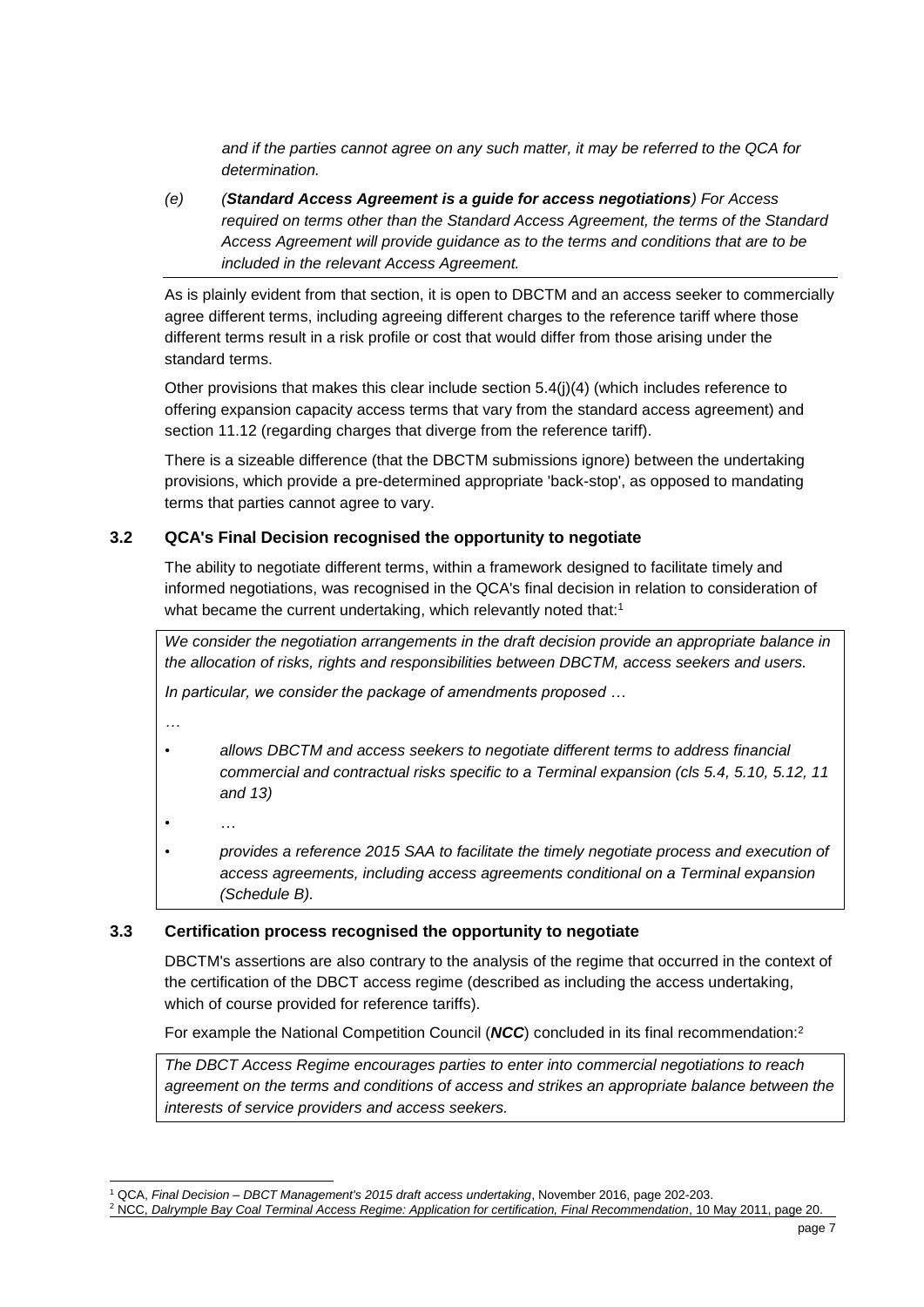DBCTM's assertions are also inconsistent with the State of Queensland's description of the DBCT access regime in its application for that certification:<sup>3</sup>

*The primacy of commercial negotiations is also recognised by the Access Undertaking, which contains the following provisions:*

- *(a) a detailed negotiation framework to facilitate commercial negotiation. The framework provides for access agreements consistent with the terms of the standard access agreement approved by the QCA (Standard Access Agreement) or on other terms agreed between DBCT Management and the access seeker. This was also recognised by the QCA in their decision on the 2006 Access Undertaking where they noted that an access seeker and DBCT Management are free to agree to terms and conditions that differ from those contained in a Standard Access Agreement.*
- *(b) a dispute resolution process where commercial agreement cannot be reached.*

*Therefore it is clear that the DBCT Access Regime incorporates the principle of the primacy of commercial negotiation.*

#### <span id="page-7-0"></span>**3.4 The lack of non-reference tariff agreements does not support DBCTM's conclusions**

DBCTM seeks to present the fact that it has not agreed material departures from the standard access terms or reference tariff pricing as evidence that there is 'no room for negotiation'.

However, that is not the only possible conclusion, or even the most logical conclusion, that follows from that evidence.

Rather, individual User Group member's experiences are that negotiations of departures from the standard access agreement terms have been largely unfruitful because DBCTM has typically only discussed variations that are less favourable than the standard access agreement, without providing any commensurate benefits to the access seeker which would make that commercially acceptable.

Rationally, it would be anticipated that if DBCTM wished to receive a higher price than the reference tariff it would need to offer better terms than those in the standard access agreement (e,g. by assuming additional risks). That is the room for the negotiation that clearly does exist under the terms of all previous DBCT access undertakings.



<sup>1</sup> <sup>3</sup> Queensland Government, *Application to the National Competition Council for a Recommendation on the Effective of an Access Regime: Queensland Third Party Access Regime for coal handling services at Dalrymple Bay Coal Terminal*, December 2010, page 34-35.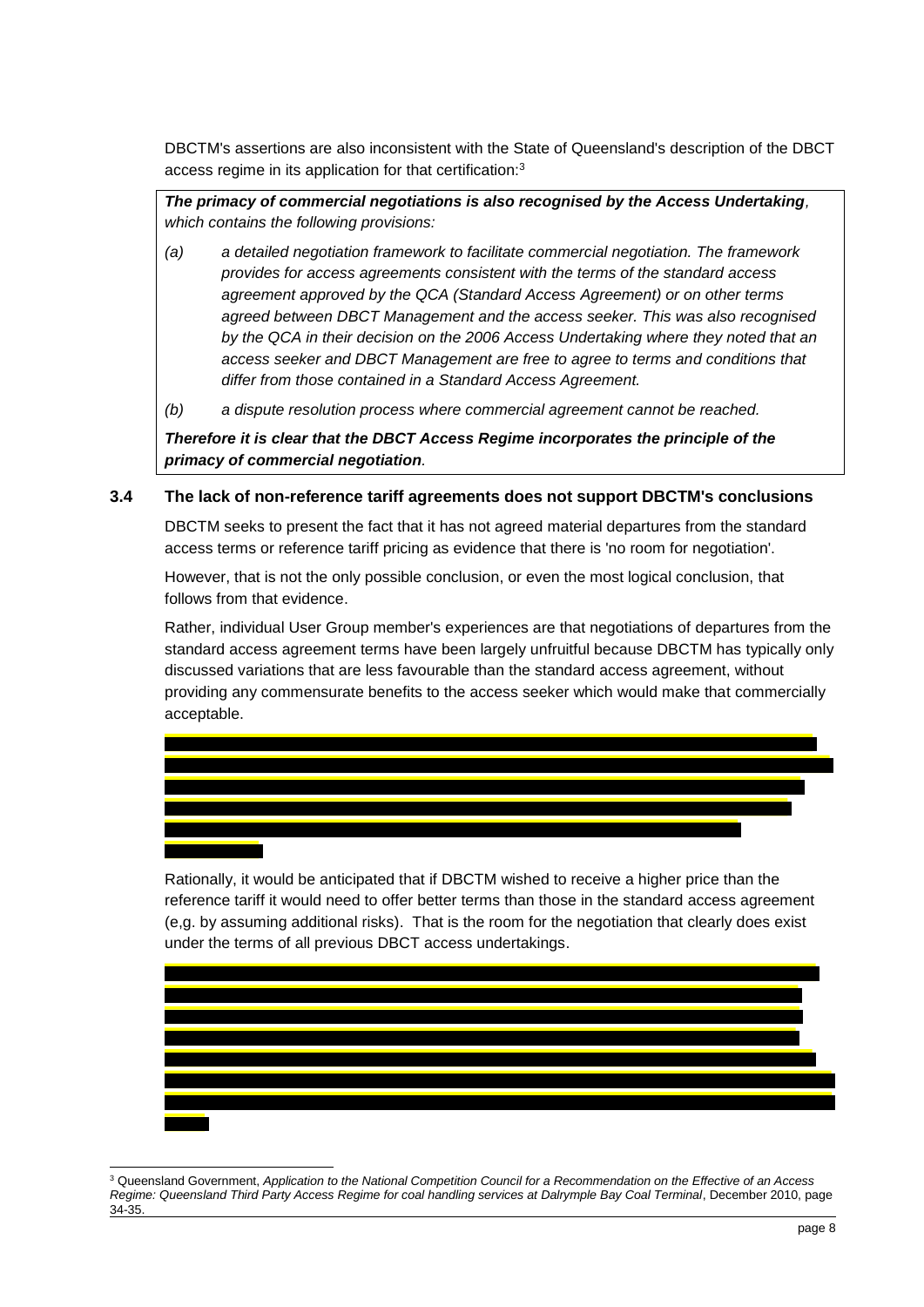Accordingly, the fact that DBCTM has not reached agreement on non-refence tariff access charges either reflects that DBCTM is not willing to offer better terms or that the additional access charges it seeks are too high for access seekers to be willing to agree to them in order to obtain the more favourable terms.

Therefore the DBCT User Group strongly rejects DBCTM's assertion that previous access undertakings have left no room for negotiations. It is DBCTM's approach to negotiations that has produced that outcome. Removing the 'back-stop' of reference tariffs in that context is clearly not appropriate.

# <span id="page-8-0"></span>**4 The QCA Act expressly recognises ex-ante pricing can be appropriate**

In addition, the QCA Act clearly takes a more nuanced approach than DBCTM accepts in its submissions.

The QCA Act expressly provides for:

- (a) different approaches to regulation of declared services, including:
	- (i) the negotiate/arbitrate regime provided for in the QCA Act itself (which applies in the absence of any undertaking); and
	- (ii) regulation by an undertaking customised for the service; 4
- (b) the QCA to have the right to compel submission of an undertaking;<sup>5</sup> and
- (c) access undertakings being able to include how charges are to be calculated.<sup>6</sup>

Given that access undertakings can only be approved where the QCA determines they are appropriate,<sup>7</sup> the QCA Act expressly and unequivocally recognises that it can be appropriate for the QCA to require an access undertaking which includes reference tariffs.

That is a well-recognised feature of the QCA Act. For example, it is notable that in its submission to the Productivity Commission's review of the national access regime, Queensland Treasury submitted that:<sup>8</sup>

*there is no avenue under the National Access Regime in which the ACCC can require a service provider to submit a draft access undertaking. Accordingly, unless a provider chooses to submit an undertaking voluntarily or a separate agreement or Act requires the submission of an undertaking, service providers and access seekers must solely rely on the negotiate-arbitrate framework to negotiate access or settle access disputes.*

*The Queensland Government has found that access undertakings can be a useful means of regulating access to certain services, particularly where a more direct regulatory approach than solely relying on the negotiate-arbitrate framework is warranted. This is particularly so for capacity constrained infrastructure or where there are multiple access seekers.* 

Accordingly, the intention and structure of the QCA Act perfectly reflects the analysis in the Initial User Group Submission and PwC Report, by recognising that the appropriate form of regulation will vary with the circumstances of an individual declared service. In that regard, the QCA Act is fundamentally different to the national access regime in Part IIIA of the *Competition and Consumer Act 2010* (Cth), which is intended as a regime of broad application, and does not empower a federal economic regulator to make the same decisions about requiring submission of

<sup>1</sup> <sup>4</sup> Part 5, Divisions 4-5 and Division 7 QCA Act

<sup>5</sup> Section 133 QCA Act

<sup>6</sup> Section 137(2)(a) QCA Act

<sup>7</sup> Section 138(2) QCA Act

<sup>8</sup> Queensland Treasury and Trade, *Productivity Commission Inquiry: National Access Regime*, March 2013, page 9.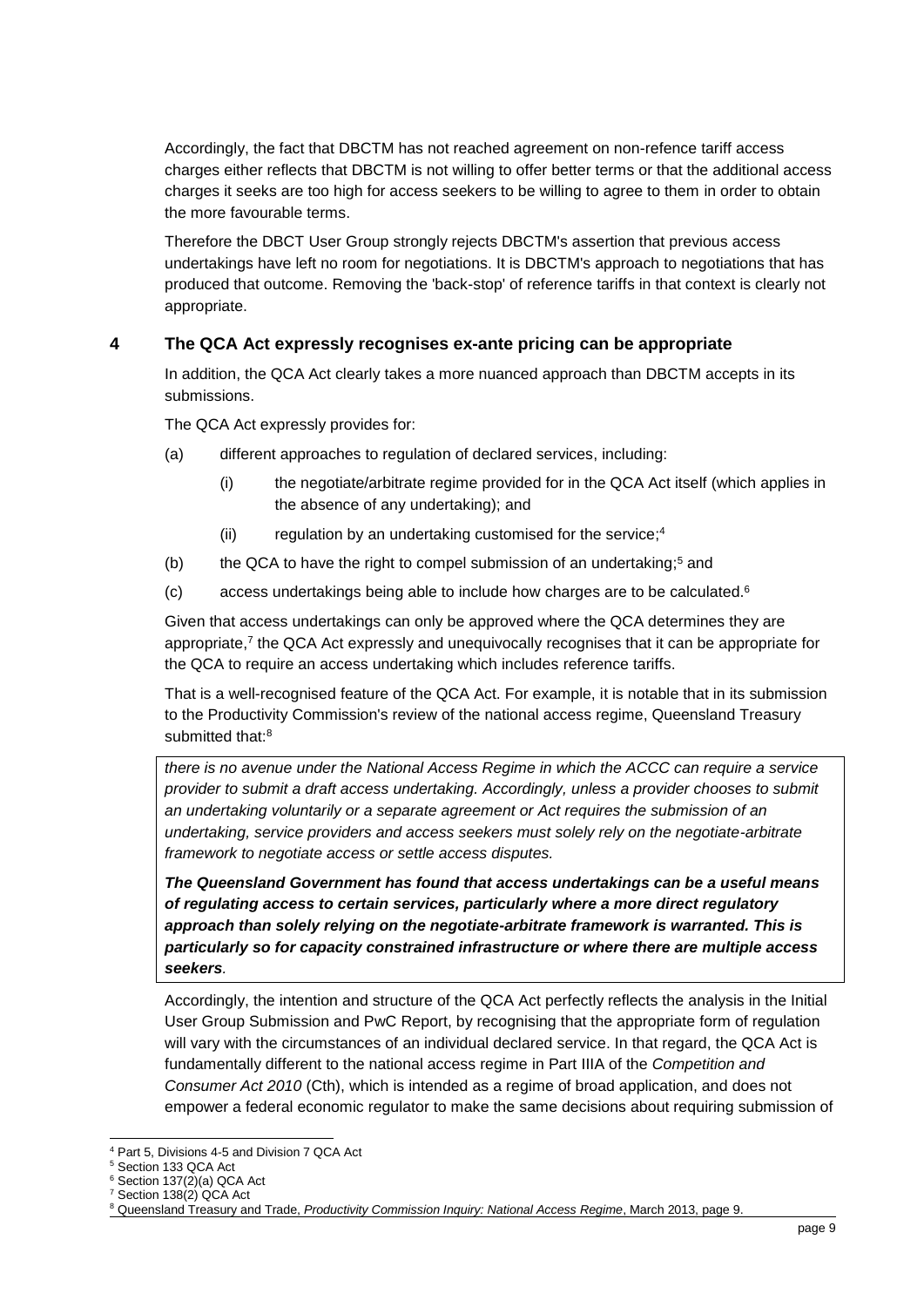an undertaking. The national access regime is premised on the view that if a different form of regulation (including one with ex-ante pricing) is warranted, an industry or State regime will be implemented. Commentary from the Productivity Commission about that regime needs to be properly understood in that context.

Consequently, it is actually entirely contrary to the very intention of the QCA Act, to simply assert (as DBCTM does) that a negotiate/arbitrate approach must be favoured due to the 'primacy of commercial negotiations'.

Rather, the QCA Act makes it clear the question is one of appropriateness for the declared service. As what is appropriate will vary from service to service, the exercise the QCA is required to undertake is that reflected in the Initial User Group Submission and PWC Report – namely an analysis of the underlying factors that lead to one form of regulation being more appropriate than another, and consideration of how the circumstances of the DBCT service compare to those factors.

#### <span id="page-9-0"></span>**5 Further Commentary in relation to the Form of Regulation**

#### <span id="page-9-1"></span>**5.1 The Appropriateness of an Ex-ante Regulatory Model for the DBCT service**

It is evident from both the existence of numerous ex-ante regulatory models and changes from a negotiate-arbitrate regime to an ex-ante regulatory model as occurred in the telecommunications regime on the basis that *'it is clear that the 'negotiate-arbitrate' model is not producing effective*  outcomes for industry or consumers',<sup>9</sup> that there are circumstances where negotiate-arbitrate regimes are not effective and ex-ante regulation is more appropriate.

The Initial User Group Submission provided a clear summary of the economic commentary and analysis in relation to when ex-ante pricing regulation or a negotiate/arbitrate regime would be more appropriate.

The DBCT User Group continues to consider that that analysis is compelling evidence of the appropriateness of reference tariffs in the circumstances of the DBCT service, which are characterised by:

- (a) DBCTM's market power;
- (b) the lack of any competing substitute service;
- (c) significant barriers to entry for establishing a new competing terminal (arising from factors including environmental regulation, land availability and economies of scale);
- (d) a large number of existing and future users;
- (e) as a result of each of the factors above, access seekers having no countervailing power;
- (f) information asymmetry particularly as between DBCTM and access seekers and in relation to the costs of expansions; and
- (g) fundamentally the same service being provided to all users such that the appropriate pricing is relatively easy to calculate.

<sup>-</sup><sup>9</sup> Explanatory Memorandum, *Telecommunications Legislation Amendment (Competition and Consumer Safeguards) Bill 2010* (Cth), 4.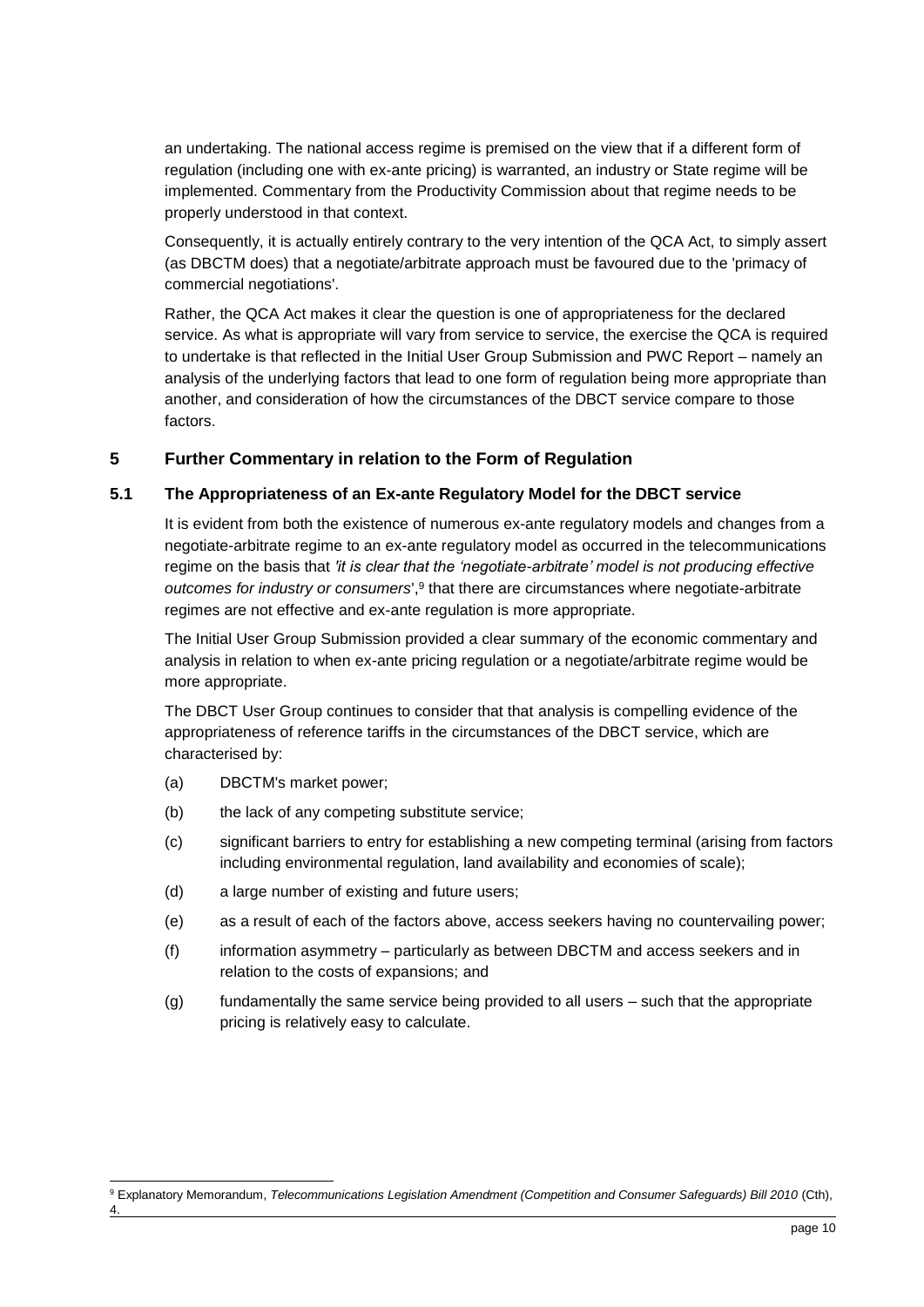#### <span id="page-10-0"></span>**5.2 COAG Energy Council commentary**

Since the lodgement of the Initial User Group Submission, the COAG Energy Council has published its 'Options to improve gas pipeline regulation' Regulation Impact Statement,<sup>10</sup> which contains a number of further instructive observations.

First, it contains a number of timely reminders of the ACCC's previous findings<sup>11</sup> that:

- (a) limitations in the negotiate/arbitrate resolution mechanism (with not all pipeline services being regulated and cost and resources associated with access disputes and uncertainty surrounding the outcome discouraging shippers from triggering arbitrations) were allowing pipelines subject to full and light regulation to engage in monopoly pricing;
- (b) limited information regarding the costs incurred by service providers and the relationship between these costs and the prices charged for services were limiting the ability of shippers to readily identify any exercise of market power and to negotiate effectively with service providers; and
- (c) the ACCC had continuing concerns that the potential for the threat of arbitration from smaller shippers was viewed as less credible resulting in smaller shippers therefore paying more for services under the Part 23 National Gas Laws negotiate/arbitrate regime – with evidence being found of smaller shippers being unable to secure the same prices offered to larger shippers.

These findings are of course notable for their similarity to the exact concerns that the DBCT User Group, New Hope and Whitehaven have raised with the negotiate/arbitrate model in the context of the DBCT service.

Secondly, it reiterated that the appropriate regulatory response is proportionate to the degree of market power involved in the supply of the relevant services.<sup>12</sup>

Thirdly, it identified the risk of under-regulation arising where the negotiate/arbitrate form of regulation was applied in situations where customers are unable to negotiate effectively,  $13$ particularly noting the following:

*Part 23, light regulation and full regulation are all nominally "negotiate-arbitrate" forms of regulation, although the extent to which effective negotiation actually occurs differs depending on who the customer is. For example:*

- *some shippers (e.g. small or captive customers) may lack negotiating power and therefore have limited ability to meaningfully negotiate with service providers; and*
- *residential and smaller commercial and industrial customers are atomistic and unable to negotiate directly with gas pipelines, and retailers may have little incentive to negotiate on their behalf.*

*As noted by the Expert Panel, the negotiate-arbitrate form of regulation is premised on the idea that shippers have some level of countervailing power:* 

*"This form of regulation [negotiate-arbitrate] is likely to be most effective where the regulated service is subject to a degree of contestability and access seekers are relatively small in number and have some countervailing market power to exercise in the commercial negotiation phase."*

-

<sup>10</sup> COAG Energy Council, *Options to improve gas pipeline regulation – COAG Regulation Impact Statement for consultation*, October 2019

<sup>11</sup> ACCC, Inquiry into the east coast gas market, April 2016, Chapter 7 and ACCC, Gas Inquiry report 2017-202, July 2019, pages 128-129.

<sup>12</sup> COAG Energy Council, *Options to improve gas pipeline regulation – COAG Regulation Impact Statement for consultation*, October 2019, page 68-69.

<sup>13</sup> COAG Energy Council, *Options to improve gas pipeline regulation – COAG Regulation Impact Statement for consultation*, October 2019, page 72-74.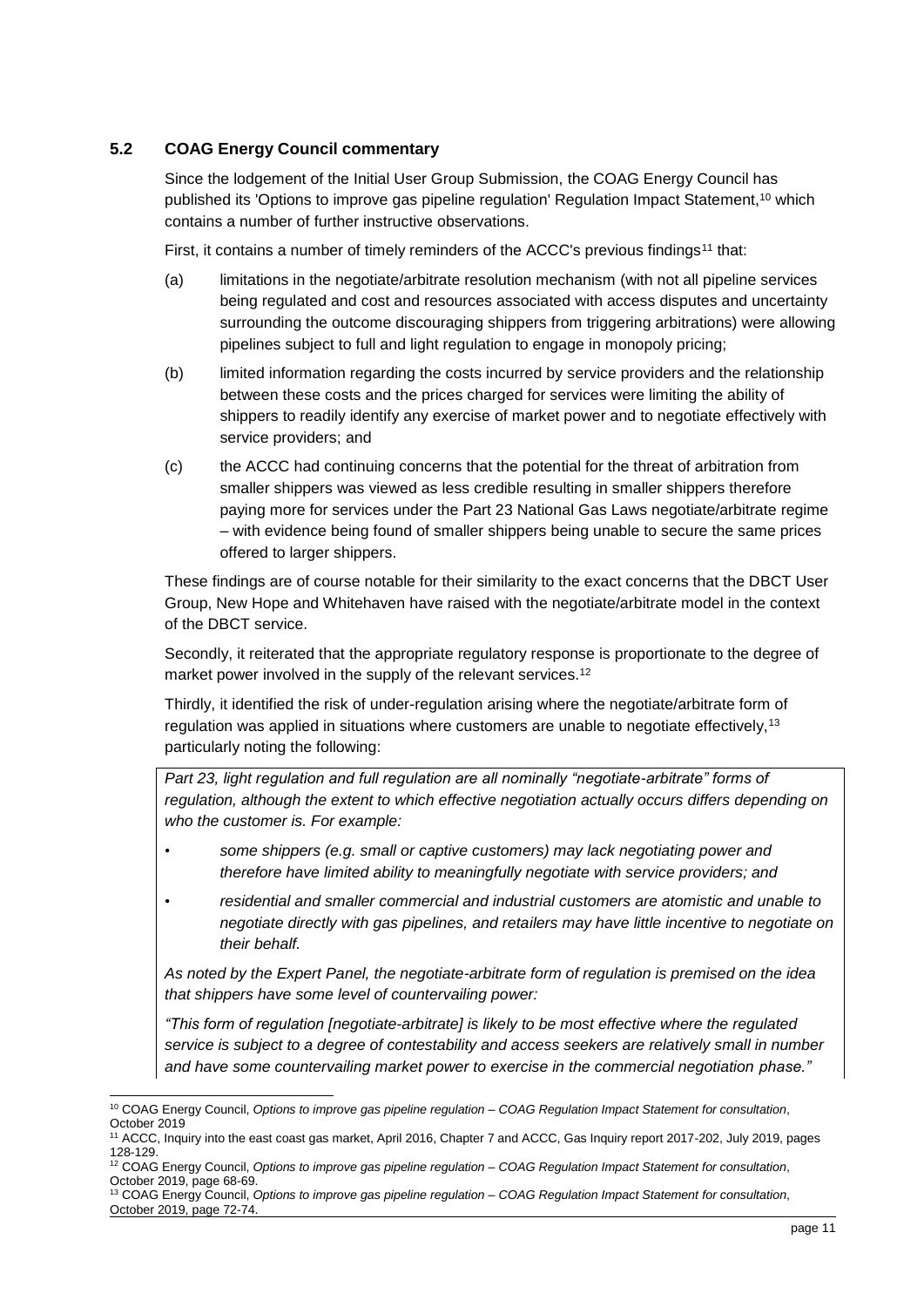*However, if users are unable to meaningfully negotiate, either because they are underresourced, atomistic/unable to co-ordinate or captive and lacking credible alternatives, then it is not clear they have any countervailing power. The option to seek arbitration may mitigate this to a certain extent. However, small or unsophisticated shippers may be at a disadvantage in any arbitration, so the threat of arbitration may not be considered credible for these shippers (see Chapter 10). In these circumstances, the negotiate-arbitrate model may be a relatively weak form of regulation. ….*

*A related point is that if there are a large number of shippers, there might be large number of arbitrations, which could be quite costly. This is a relevant point both for considering the available forms of regulation and also the test for determining what form of regulation applies. The Productivity Commission made a similar point in the 2004 Gas Access Review, when commenting on the reduced costs due to having reference tariffs available:*

*"Further, there is likely to be more than one access seeker for some pipelines. A generally available access arrangement for such pipelines is likely to involve lower costs than those of requiring each access seeker to seek access through the negotiate–arbitrate framework of the national access regime."*

*Where negotiation is unlikely to be meaningful, or the costs of arbitration are likely to be high, a more direct form of price control may be justified. In theory, full regulation fulfils this role in the current regulatory menu, but it only controls the prices of reference services and reference tariffs are technically enforced through arbitration. If reference services do not cover enough services, then there may be benefit in further strengthening full regulation. However, recent reforms to full regulation have broadened the scope of reference services, which likely achieves this to a large degree.*

Each of the issues highlighted in that passage exist in respect of the DBCT service.

As shown by the diagram below from the declaration review process, there are large numbers of mines on the Goonyella system located close to Hay Point which are truly captive to DBCT due to the substantially higher (and uneconomic cost) to access other terminals (once above and below rail costs and differences in terminal costs are taken into account).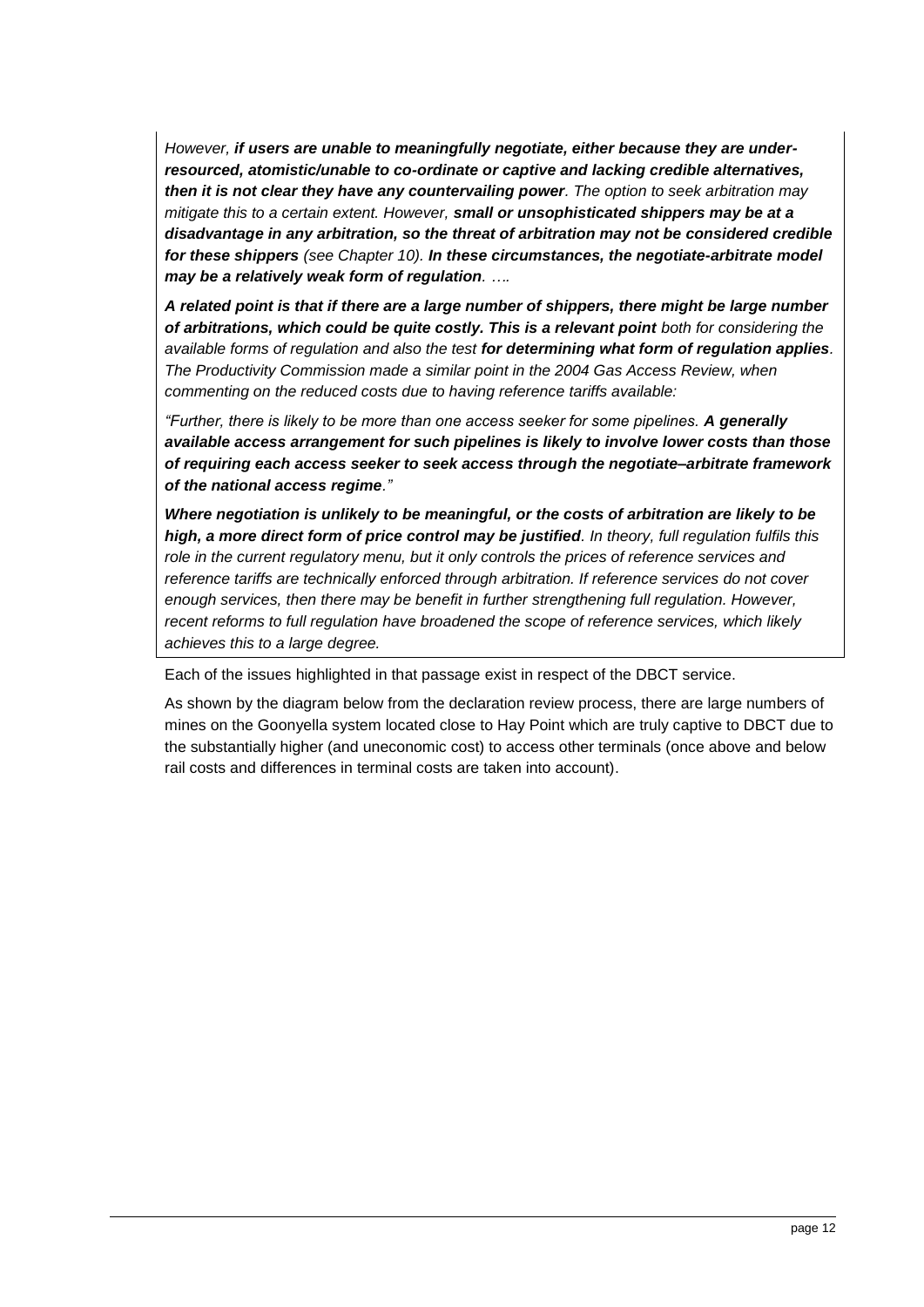

The difficulty of resourcing arbitration for small users such that it is not a credible threat or constraint on the infrastructure service provider's behaviour is a real one for both existing users like and

potential future access seekers

.

Finally, the users of the terminal are becoming more numerous through a combination of new projects, mine sales and capacity transfers – such that there is, and will continue to be, a relatively large number of users with resulting higher costs of a negotiate/arbitrate model, relative to a reference tariff model (and no dependence by DBCTM on any individual user).

The DBCT User Group strongly reiterates that it cannot be appropriate to replace a system which is evidently functioning well with one that creates material risks of market power being exercised against users of the monopoly infrastructure service.

The most recent commentary from the COAG Council Regulatory Impact Statement simply further emphasises that this is not existing and future users being overly fearful of the outcomes – but for services with similar characteristics to the DBCT service in which this negotiate/arbitrate approach exists, these very real issues of concern have arisen in practice.

As discussed in the Initial User Group Submissions, there are fundamental differences in the characteristics of the markets and services in which 'lighter' forms of regulation have been considered more appropriate.

# <span id="page-12-0"></span>**6 Regulatory Certainty**

While it is acknowledged that each draft access undertaking is to be considered afresh on its own merits, the QCA has previously recognised that providing regulatory certainty in respect of longlived infrastructure assets is in the public interest and is likely to encourage investment in the infrastructure facility itself and in dependent markets.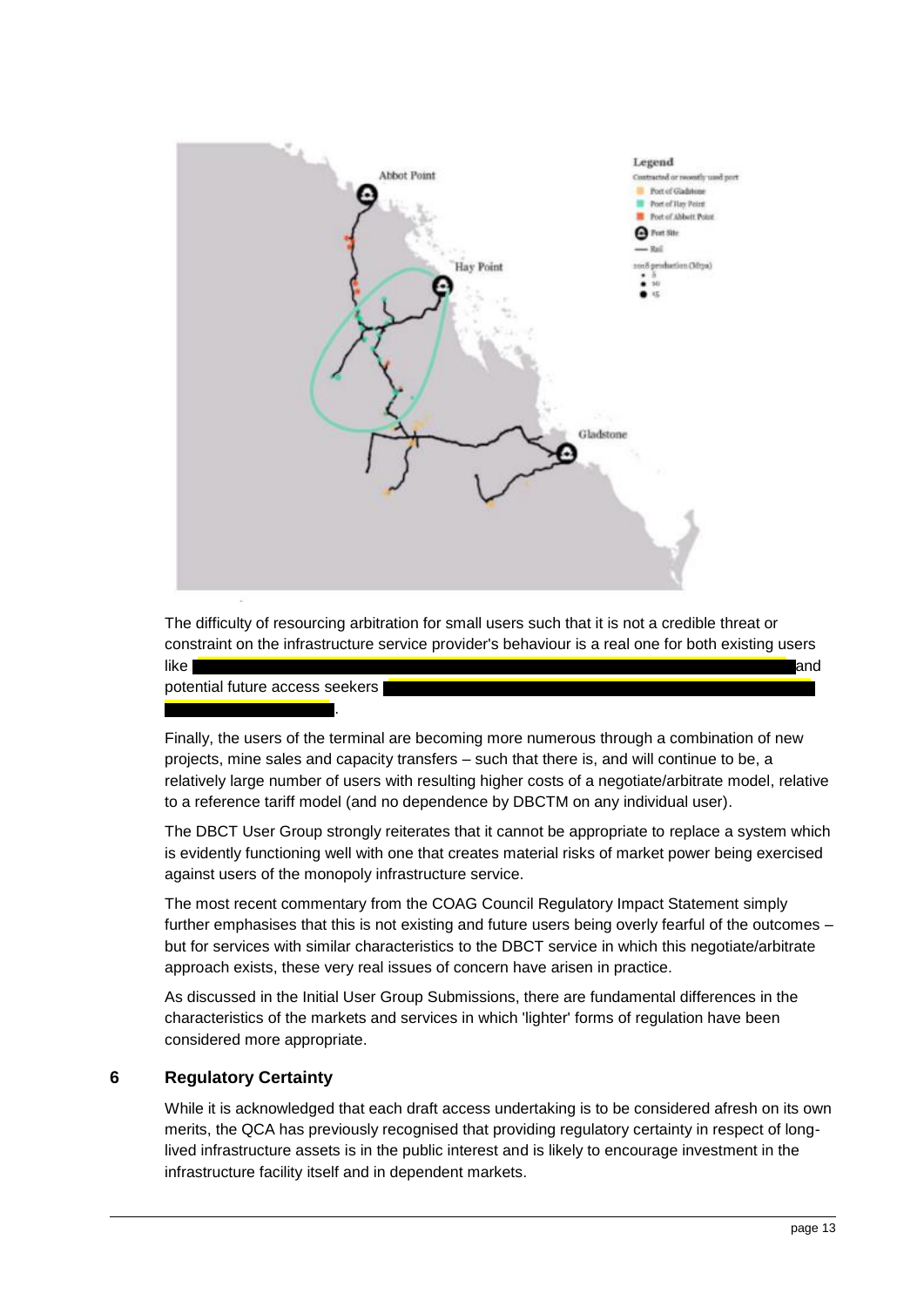This has been expressly considered by the QCA in relation to previous draft amending access undertakings DBCTM has submitted, with the QCA specifically noting:<sup>14</sup>

*The principle of regulatory certainty, although not specifically a factor under section 138(2), is relevant when considering the legitimate business interests of DBCTM, the interests of access seekers and access holders, and the public interest (ss. 138(2)(b), (d), (e) and (h)). It is also a matter that the QCA may in any event have regard to (independent of other related considerations) pursuant to section 138(2)(h). The QCA generally supports regulatory certainty by seeking to provide consistent, transparent and timely decisions that take account of all available relevant information.* 

*…*

*where amendments give rise to a material change … including through any reallocation of risk between stakeholders, then the question of regulatory certainty is likely to be a relevant consideration. Where the QCA considers that this may be the case … the QCA recognises the concern raised by the DBCT User Group that … material shifts in the risks faced by stakeholders, in the absence of any change in circumstances, may risk undermining confidence in the predictability of the regime.*

In considering how regulatory certainty should be taken account of in the specific context of departing from anticipated pricing treatment in a new undertaking (in relation to a Queensland Rail undertaking) the QCA has also stated:<sup>15</sup>

*Regulatory certainty for rail access is an important underpinning of investments made in longlived infrastructure investments and expenditure on exploration activities. Indeed, uncertainty about pricing can result in a lessening of competition for upstream coal tenements (limited exploration and mine development expenditure) and inefficient use of Queensland Rail's West Moreton network rail infrastructure (by discouraging new entrants from taking any spare rail capacity). Regulatory certainty is consistent with the object of Part 5 of the QCA Act.*

*Specifically, if customers cannot rely on regulatory arrangements to provide certainty, they will be*  less willing to make future investments in long-lived sunk investments or undertake exploration *activities to develop prospective tenements. Both of these have implications for economic efficiency.*

The DBCT User Group strongly supports those statements as a proper consideration of how regulatory certainty is relevant to the appropriateness of an access undertaking.

One would therefore expect that where:

- (a) it has been determined by the QCA to be appropriate in every undertaking following privatisation of the terminal (i.e. since the 2006 access undertaking) to adopt reference tariffs;
- (b) DBCTM's current owners have publicly indicated *'The 2010 Access Undertaking and the DBCT Access Regime provide a stable, well understood regulatory framework, which provides the certainty required to facilitate further expansion of the terminal as it becomes necessary'*; <sup>16</sup> and
- (c) there are known to be significant risks arising from under-regulation (as discussed in section [5](#page-9-0) above),

<sup>-</sup><sup>14</sup> QCA Draft Decision, DBCTM's Modification DAAU, March 2018 page 5-6.

<sup>15</sup> QCA Decision, Queensland Rail's Draft Access Undertaking, June 2016, page 237-238

<sup>16</sup> Brookfield Infrastructure Partners L.P., *Submission – Application for Certification of the Dalrymple Bay Coal Terminal (DBCT) Access Regime*, 14 February 2011.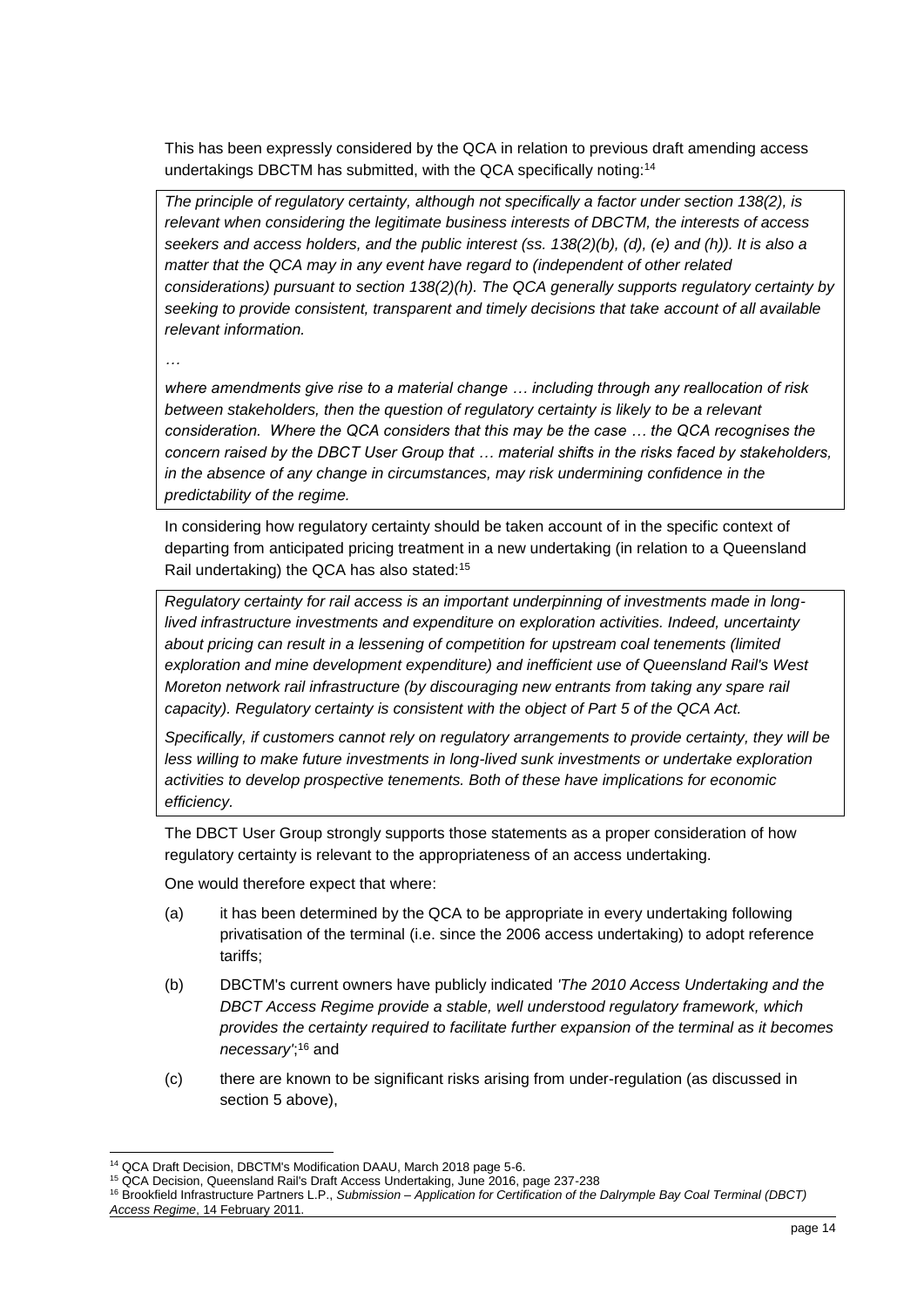there would need to have been a fundamental shift in market circumstances in order to justify what the QCA Notice acknowledges is a *'significant shift from the existing framework'<sup>17</sup>* for DBCT pricing.

No such fundamental shift in circumstances has occurred. The declaration review is not such a change in circumstances, it is simply a legal and economic review against different criteria. For the 2019 DAU to be relevant the status quo of the service being declared will be maintained, such that the declaration review will not have produced any change in any case.

It has not gone unnoticed by industry that DBCTM is seeking this fundamental change prior to a publicly reported divestment by Brookfield of some or all of its interest in the terminal. It is not appropriate for the QCA to be approving a structure which creates the potential for existing or future owners of the terminal to charge more than an efficient, cost-reflective price as determined through QCA reference tariffs.

Consequently, given the detrimental impact that the QCA has recognised a lack of regulatory certainty can have on investment, competition and efficiency, there would need to be extremely compelling arguments in favour of DBCTM's proposal to justify a sudden and significant shift from the existing regulatory certainty, consistency and stability that exists in relation to DBCT pricing. No such compelling arguments exist.

#### <span id="page-14-0"></span>**7 Responses to other Stakeholder Submissions**

The DBCT User Group notes the submissions made by New Hope and Whitehaven Coal as existing or potential future access seekers, both of which express serious and genuine concerns with the negotiate/arbitrate model proposed by DBCTM.

It is unsurprising, given the differences which will exist between existing and future users, that it is potential future users who have put in additional submissions.

Many of the concerns those submissions raise, reflect the reasons the DBCT User Group have identified in the User Group Initial Submission as to why DBCTM's negotiate/arbitrate model is inappropriate.

However, the DBCT User Group wishes to strongly confirm its agreement with the following points which are emphasised in those future access seeker submissions:

- (a) even if DBCTM was correct in that their proposal resulted in new and existing users being in the same position (which they are clearly not) – that does not make the 2019 DAU appropriate. Equality is *'a necessary but by no means adequate – feature of an appropriate undertaking'* (Whitehaven submission);
- (b) in fact, the adverse outcomes of the negotiate/arbitrate model disproportionately impact future users (Whitehaven and New Hope submissions) due to:
	- (i) inequality of access to information such that the extent of information asymmetry has even greater potential to result in inefficient outcomes and market failures in access negotiations (for reasons including their lack of previous experience with DBCT and not being shareholders in the user owned operator), which is clearly not resolved by the limited and high-level information provision requirements in the 2019 DAU and the QCA Act;
	- (ii) future users having greater 'anxiousness' (to use DBCTM's own terminology)/incentives to quickly reach agreement to:
		- (A) avoid the costs of arbitration;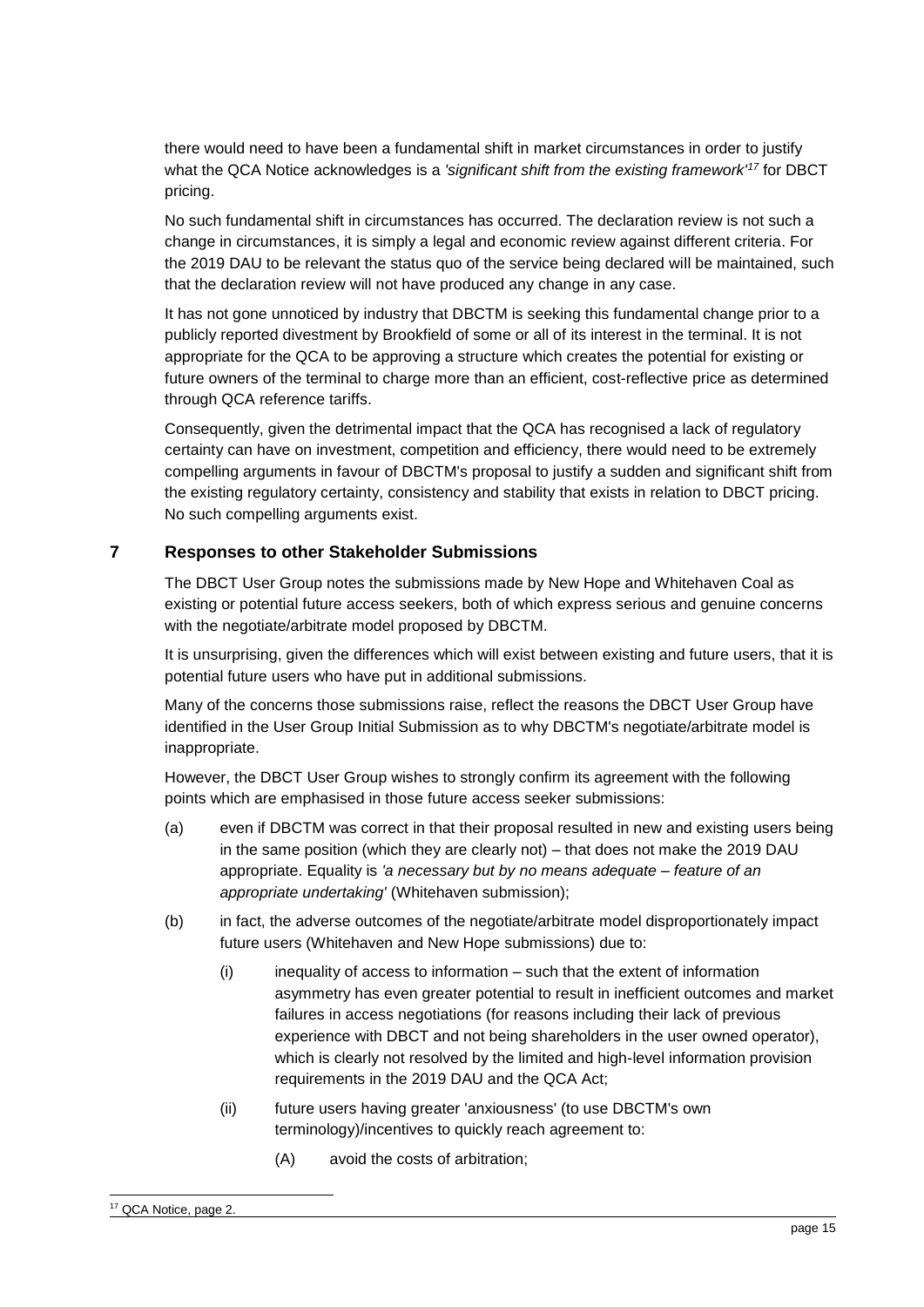- (B) secure access quickly due to their inability to absorb the delays in the timeframes for development and approvals of a greenfield project where other take or pay contracts and investment decisions have to be made in parallel to secure port access; and,
- (C) secure certain terms of access, due to their inability to make investment decisions where an arbitration process will create uncertainties as to the likely outcome (let alone face the unreasonable outcome of negotiations after a binding agreement has been entered as DBCTM's position on conditional access agreements for expansion capacity envisages),

such that the 'threat of arbitration' to DBCTM is far less credible from new users and will act as a lesser constraint in DBCTM's negotiations with such access seekers.

- (c) the adverse outcomes of the negotiate/arbitrate model also disproportionately impacting on smaller companies (New Hope submission) due to:
	- (i) the additional tariffs proposed for minor variations in coal handling services being more heavily relied upon by smaller companies – which, with less mines and less volume, and typically not producing premium hard coking coal products, have more need of co-shipping and coal blending opportunities – leaving such users particularly exposed to unjustified price rises in relation to such variations due to DBCTM's views on the differences in cost or capacity consumed being unverifiable by a new user; and
	- (ii) the high cost of arbitration, where smaller users will not have the same economic resources available to pursue such an arbitration (again making it a less credible threat and lesser constraint on DBCTM's behaviour); and
- (d) where potential future access seekers have made investments in resources projects (with Winchester South for Whitehaven Coal and New Lenton for New Hope providing clear examples), the QCA's assessment of appropriateness needs to take into account the interest in a stable and predictable regulatory framework (Whitehaven submission).

Those reasons alone are more than sufficient to confirm the inappropriateness of DBCTM's proposed negotiate/arbitrate model.

#### <span id="page-15-0"></span>**8 Responses to QCA Guidance Questions**

#### <span id="page-15-1"></span>**8.1 Does the negotiate/arbitrate model appropriately balance the interests of stakeholders**

*Does the negotiate/arbitrate model appropriately balance the interests of DBCT Management, access seekers and access holders? If not, can it be modified to be balanced and effective?*

#### <span id="page-15-2"></span>**(a) Why a negotiate/arbitrate model is not appropriate**

The DBCT User Group consider that the negotiate/arbitrate model is fundamentally inappropriate in the circumstances of the DBCT service. It is highly unbalanced in favour of DBCTM and against access holders and access seekers.

The DBCT User Group considers that it is the negotiate/arbitrate model itself that gives rise to the inappropriateness. While there are amendments that could be made to remove some egregious provisions, the flaws of the negotiate/arbitrate structure mean that the 2019 DAU cannot be modified to be appropriate while it relies on that form of regulation.

The User Group Initial Submission (and the PwC report attached to that submission) discuss why a negotiate/arbitrate structure is inappropriate in the circumstances of the DBCT service in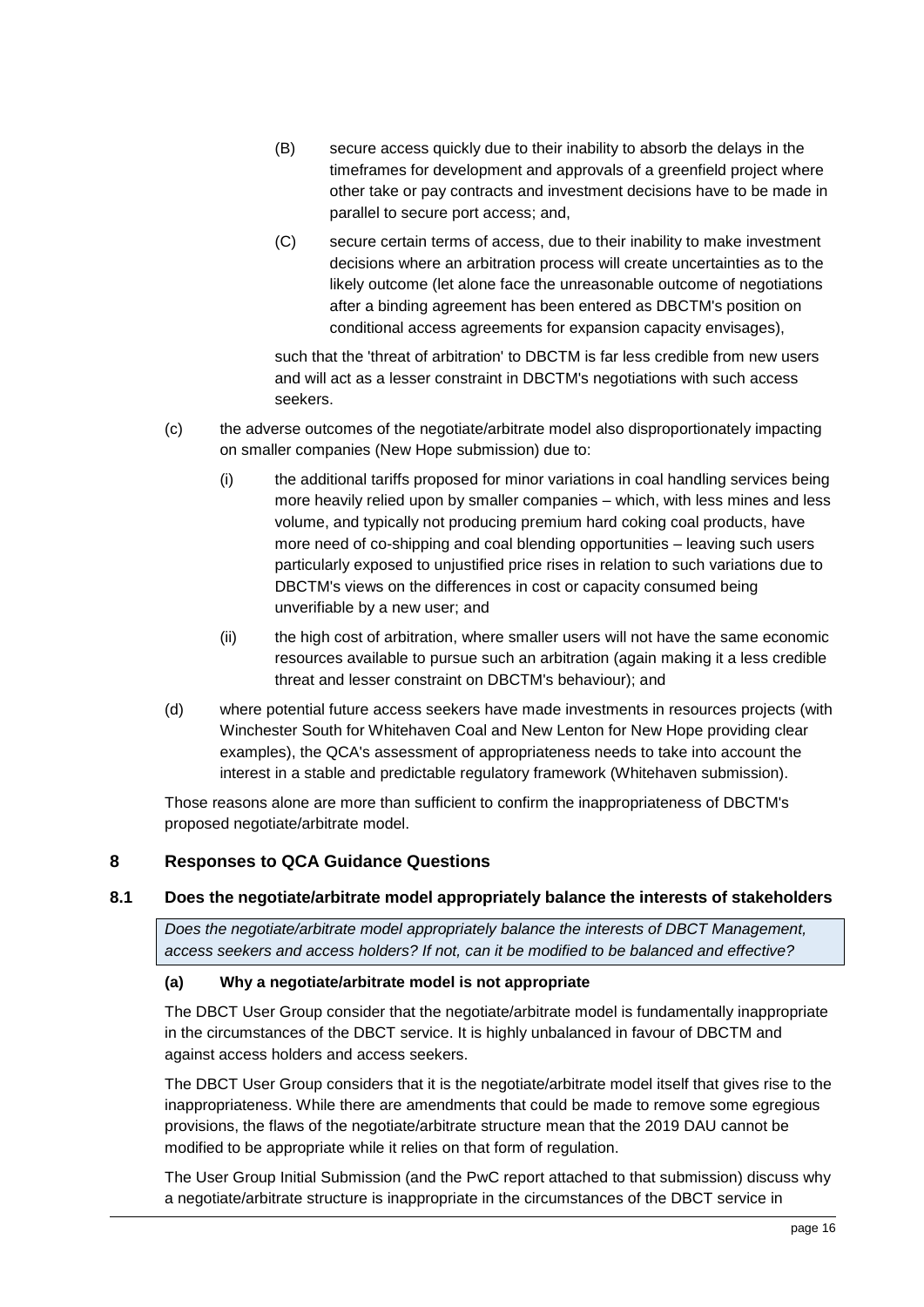significant detail. Accordingly, the DBCT User Group requests that the QCA consider all of that analysis in addition in conjunction with this submission).

| <b>Issue</b>                                                                    | <b>Summary</b>                                                                                                                                                                                                                                                                                                                                                              |
|---------------------------------------------------------------------------------|-----------------------------------------------------------------------------------------------------------------------------------------------------------------------------------------------------------------------------------------------------------------------------------------------------------------------------------------------------------------------------|
| Relevance of<br><b>Declaration Review</b>                                       | It is absolutely clear, both from the wording of the QCA Act and the<br>QCA and NCC's previous consideration of this issue, that DBCTM<br>completely misstates the law by seeking to conflate the access criteria<br>(as relevant to the declaration review) with the requirement of<br>appropriateness (as relevant to approval of an undertaking under s 138<br>QCA Act). |
|                                                                                 | Appropriateness is not achieved through equal (poor) treatment of<br>access holders and access seekers as DBCTM asserts (even though<br>the assertion of equal treatment is itself untrue).                                                                                                                                                                                 |
|                                                                                 | Rather, appropriateness is to be measured having regard to the factors<br>in section 138(2) QCA Act.                                                                                                                                                                                                                                                                        |
| Circumstances of the<br><b>DBCT</b> service make<br>ex-ante price<br>regulation | Numerous regulatory and economic bodies have recognised that the<br>appropriate regulatory settings vary with the circumstances of the<br>regulated service. The PwC report and User Group Initial Submission<br>provide extensive examples of that analysis.                                                                                                               |
| appropriate                                                                     | The circumstances of the DBCT service exhibit basically all of the<br>characteristics which favour ex-ante pricing regulation as the<br>appropriate outcome, including that:                                                                                                                                                                                                |
|                                                                                 | the service provider has market power;<br>$\bullet$                                                                                                                                                                                                                                                                                                                         |
|                                                                                 | there is high barriers to entry;<br>$\bullet$                                                                                                                                                                                                                                                                                                                               |
|                                                                                 | there are no substitute services;<br>$\bullet$                                                                                                                                                                                                                                                                                                                              |
|                                                                                 | users have no countervailing power;<br>$\bullet$                                                                                                                                                                                                                                                                                                                            |
|                                                                                 | the service provider has incentives to engage in monopoly pricing;<br>$\bullet$                                                                                                                                                                                                                                                                                             |
|                                                                                 | there will be information asymmetry in any negotiations (which will<br>$\bullet$<br>be greater for new access seekers);                                                                                                                                                                                                                                                     |
|                                                                                 | the service is fundamentally the same for all users (such that a<br>common reference tariff can be calculated);                                                                                                                                                                                                                                                             |
|                                                                                 | there are multiple users of fundamentally the same service (such<br>$\bullet$<br>that there is no mutual dependence); and                                                                                                                                                                                                                                                   |
|                                                                                 | it is not particularly complex to calculate the appropriate tariff.<br>$\bullet$                                                                                                                                                                                                                                                                                            |
|                                                                                 | It is evident that relying on commercial negotiations to resolve pricing<br>in those circumstances will either result in inefficient monopoly pricing<br>or failures to reach commercial agreement.                                                                                                                                                                         |
|                                                                                 | The avenue of arbitration does not make this model appropriate, as bi-<br>lateral arbitrations in those circumstances will involve significantly more<br>cost, delay and uncertainty than will exist in the typical QCA reference<br>tariff setting process.                                                                                                                |

However, for completeness the key points are summarised below: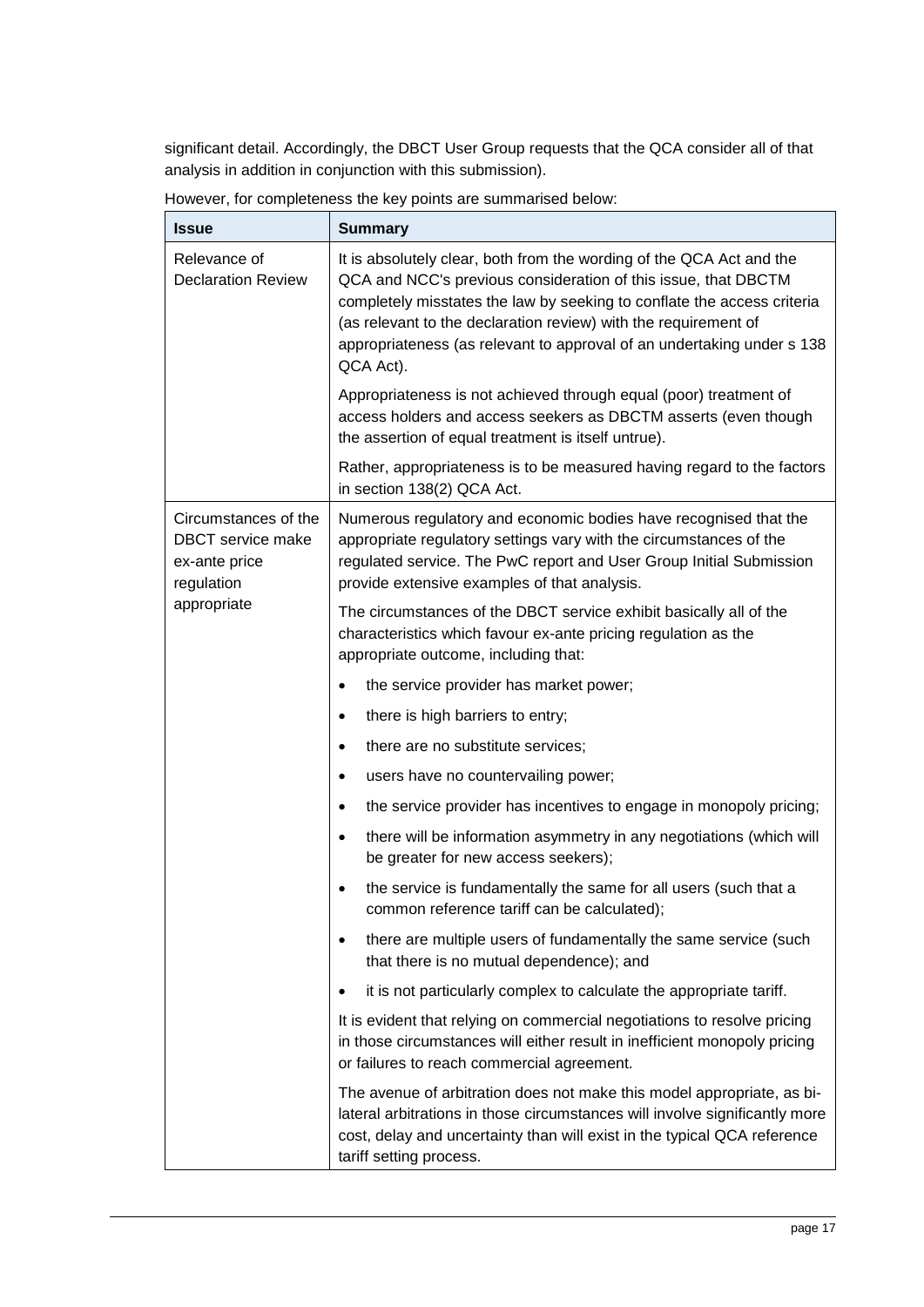| Existing users are<br>not fully protected | As discussed in sections 8.2 and 8.3, existing users are not fully<br>protected by the price review clauses in existing contracts.                                                                                                                                                                                                                                                                                                                                                             |  |  |
|-------------------------------------------|------------------------------------------------------------------------------------------------------------------------------------------------------------------------------------------------------------------------------------------------------------------------------------------------------------------------------------------------------------------------------------------------------------------------------------------------------------------------------------------------|--|--|
|                                           | Those clauses lack certainty, require more costly arbitration, confine<br>the appropriate QCA methodology to one out of a number of factors,<br>and unlike reference tariffs are likely to result in inefficient price<br>discrimination unrelated to the cost or risk of the service provided, but<br>instead arising from the bargaining position and resources of individual<br>users (some of which will settle rather than engage in protracted,<br>expensive and uncertain arbitration). |  |  |
| Access seekers are<br>even worse off      | As discussed in sections 7 and 8.4, access seekers are even worse off<br>under a negotiate/arbitrate model as they will typically:                                                                                                                                                                                                                                                                                                                                                             |  |  |
|                                           | suffer more from information asymmetry in access negotiations<br>(due to not having previous experience with DBCT and not having<br>a shareholding in the user owned operator);                                                                                                                                                                                                                                                                                                                |  |  |
|                                           | typically have less resources, such that bringing costly arbitration<br>$\bullet$<br>is not a realistic avenue; and                                                                                                                                                                                                                                                                                                                                                                            |  |  |
|                                           | have a worse bargaining position in commercial negotiations and<br>$\bullet$<br>are less likely to be able to rely on arbitration due to the need for<br>timing and cost certainty that arises from contracting access<br>typically occurring in parallel to seeking to make other project<br>investment and contracting decisions for a greenfield development,                                                                                                                               |  |  |
|                                           | and do not benefit for the existing contractual price review protections<br>available to existing users.                                                                                                                                                                                                                                                                                                                                                                                       |  |  |
|                                           | All those factors plainly demonstrate that DBCTM's claims that existing<br>and future users will be equally treated is simply untrue.                                                                                                                                                                                                                                                                                                                                                          |  |  |
| Section 138(2)<br>factors                 | Proper regard to the factors the QCA is required to have regard to in<br>determining the appropriateness of the 2019 DAU confirm it does not<br>create the appropriate balance. In particular, a negotiate/arbitrate<br>model:                                                                                                                                                                                                                                                                 |  |  |
|                                           | is inconsistent with the object of Part 5 of the QCA Act as it creates<br>significant uncertainty which is likely to result in inefficient<br>outcomes;                                                                                                                                                                                                                                                                                                                                        |  |  |
|                                           | does not appropriately balance the legitimate interests of the<br>operator, access seekers and access holders, due to:                                                                                                                                                                                                                                                                                                                                                                         |  |  |
|                                           | creating greater potential for monopoly pricing (because of<br>$\circ$<br>issues noted above like DBCTM's market power,<br>information asymmetry, bargaining positions and costs of<br>arbitration) adverse to the interests of users and leading to<br>DBCTM earning a commercial return well about that which<br>is commensurate with the regulatory and commercial risks<br>involved in providing the service;                                                                              |  |  |
|                                           | increasing negotiating and contracting costs for access<br>O<br>seekers;                                                                                                                                                                                                                                                                                                                                                                                                                       |  |  |
|                                           | reducing certainty of outcomes; and<br>O                                                                                                                                                                                                                                                                                                                                                                                                                                                       |  |  |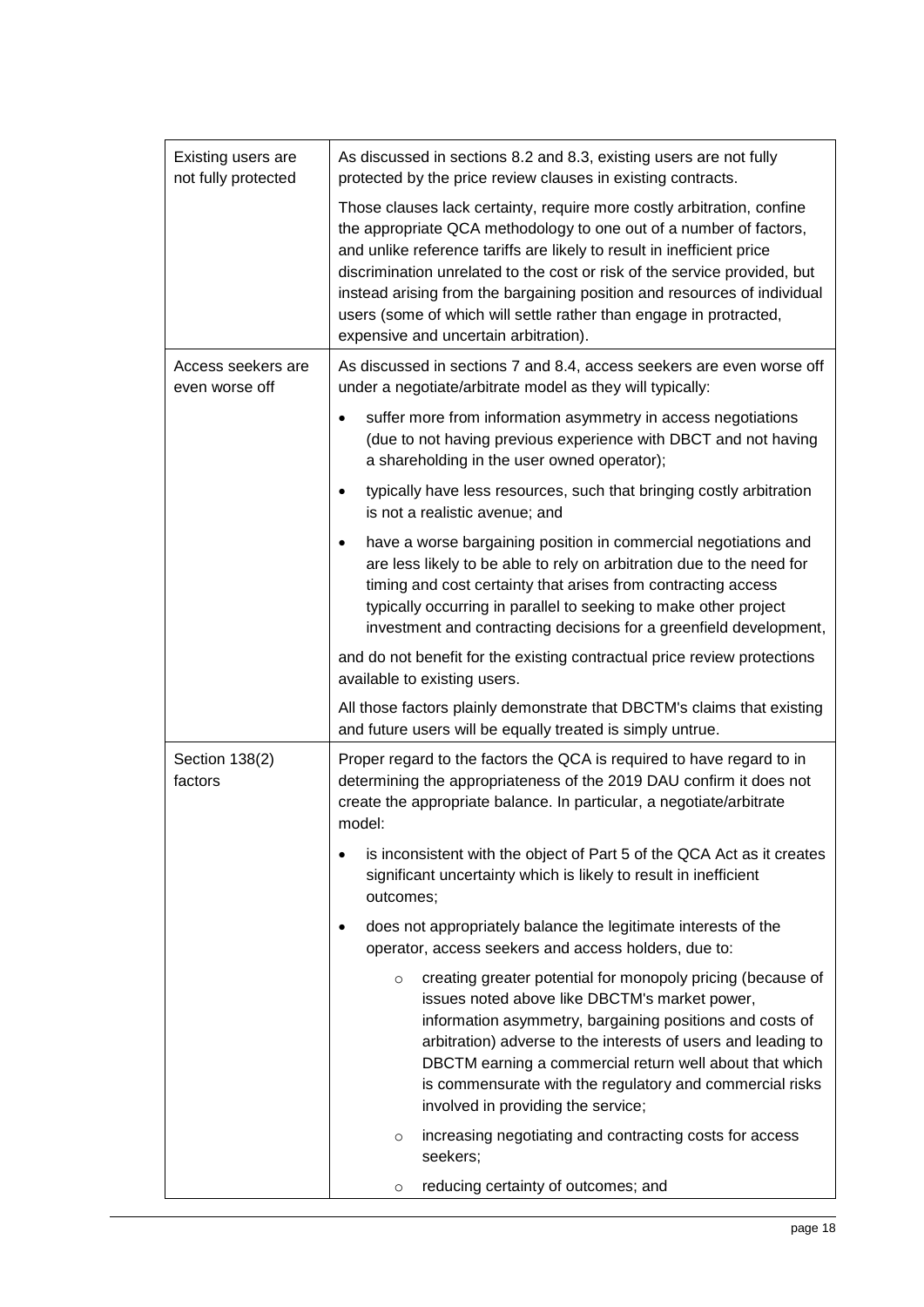| creating distortions in markets because of the competitive<br>$\circ$<br>disadvantage created for future users relative to existing<br>users; and                                                                                                                                                                                                                                                                                              |
|------------------------------------------------------------------------------------------------------------------------------------------------------------------------------------------------------------------------------------------------------------------------------------------------------------------------------------------------------------------------------------------------------------------------------------------------|
| is inconsistent with the public interest due to how damaging it is to<br>certainty (and the potential chilling effect that has on future<br>development and investment decisions in dependent markets), the<br>greater potential it creates for inefficiently high pricing (and<br>resulting inefficient investment decisions in the terminal and<br>dependent markets) and substantially increasing the contracting<br>and negotiation costs; |
| is inconsistent with the pricing principles, by creating greater<br>potential for DBCTM to earn a return well above that which is<br>commensurate with the regulatory and commercial risks involved<br>and blunting incentives to reduce cost and improve productivity;<br>and                                                                                                                                                                 |
| is inconsistent with other relevant factors including regulatory<br>certainty (discussed in section 6 above), and consistency of<br>treatment with other multi-user regulated coal services, which<br>weigh heavily against the significant shift to a negotiate/arbitrate<br>model.                                                                                                                                                           |

# **(b) Specific issues with DBCTM's proposal that exacerbate the inappropriateness of negotiate/arbitrate**

The problems noted in section [8.1\(a\)](#page-15-2) above will exist for any negotiate/arbitrate structure. They are beyond fixing, such that a negotiate/arbitrate model cannot be made appropriate through modifications.

However, for completeness, in addition to those issues there are clearly numerous additional inappropriate elements of the particular negotiate/arbitrate model that DBCTM has proposed which could theoretically be modified. Some of the most obvious examples include:

| <b>Issue</b>                                                                       | <b>Summary</b>                                                                                                                                                                                                                                                                                                                                                                                                                                                                                                                      |
|------------------------------------------------------------------------------------|-------------------------------------------------------------------------------------------------------------------------------------------------------------------------------------------------------------------------------------------------------------------------------------------------------------------------------------------------------------------------------------------------------------------------------------------------------------------------------------------------------------------------------------|
| Factors to apply in<br>determining TIC for<br>varies between<br>access holders and | The factors which the QCA would be required to have regard to in<br>arbitrating the TIC for an access seeker (under the 2019 DAU) and<br>access holders (under the existing user agreements) are different and<br>will produce different results.                                                                                                                                                                                                                                                                                   |
| access seekers                                                                     | In particular, it cannot be appropriate for existing access holder<br>arbitrations to have regard to the QCA's methodology for comparable<br>services (which is appropriate) while access seeker arbitrations have<br>no regard to that and instead apply the completely different and<br>inappropriate 'willing but not anxious test' (and refer to agreements that<br>are reached between DBCTM and access seekers in the non arm's<br>length environment that will exist and in other markets – as discussed<br>in section 8.5). |
| Willing but not<br>anxious test                                                    | As discussed in section 8.5, this test is completely inappropriate for<br>valuation of a service, particularly in the circumstances of the DBCT<br>service where there is no comparable transactions entered in a truly                                                                                                                                                                                                                                                                                                             |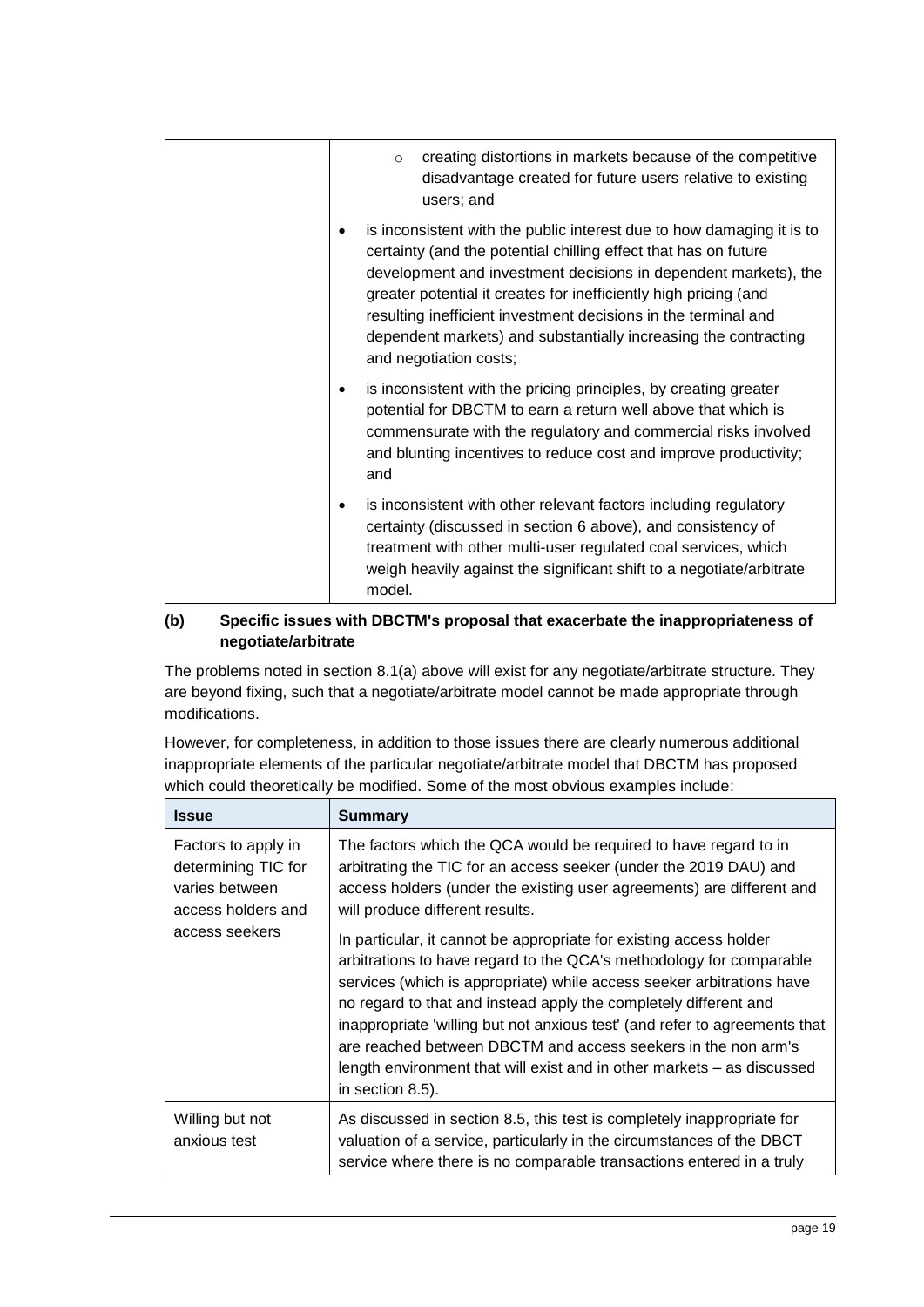|                                                            | competitive and transparent market from which such a value could<br>ever be properly estimated.                                                                                                                                                                                                                                                                                                                                                                                                                                                                                                                                                                                                                                                                                                                                                                   |
|------------------------------------------------------------|-------------------------------------------------------------------------------------------------------------------------------------------------------------------------------------------------------------------------------------------------------------------------------------------------------------------------------------------------------------------------------------------------------------------------------------------------------------------------------------------------------------------------------------------------------------------------------------------------------------------------------------------------------------------------------------------------------------------------------------------------------------------------------------------------------------------------------------------------------------------|
| Geographic scope of<br>willing but not<br>anxious test     | As discussed in section 8.5, DBCTM has exacerbated the<br>inappropriateness of this factor by defining the range of buyers to have<br>regard to in a way that includes buyers outside of what the QCA has<br>assessed as the market in which acquisition of the DBCT service<br>actually occurs in the declaration review process. Consequently, any<br>price derived from this factor will be biased higher through the inclusion<br>of buyers which are not participants in the actual market (such as a<br>Blackwater or Newlands system mine that principally utilised WICET or<br>Abbot Point Coal Terminal on rare occasions exporting through the<br>Port of Hay Point due to a particular supply chain issue or marketing<br>opportunity).                                                                                                                |
| Differential pricing for<br>minor variations in<br>service | This creates significant uncertainty, complexity and information<br>asymmetry - as there will be real difficulty in trying to determine the<br>minor incremental cost or capacity differences involved in such<br>variations. That is particularly the case because the capital equipment<br>used is effectively the same for all users of the DBCT service (with or<br>without these variations). It will basically be impossible to model up<br>front given the changes in the volume of such variations utilised and<br>that the cost or capacity outcomes would presumably vary depending<br>on the timing of the request. In addition, the minor differences in<br>capacity taken will change as expansions occur (which based on<br>DBCTM's most recent Master Plan involve changes to components of<br>the terminal relevant to many of these variations). |
|                                                            | It creates material risks of becoming simply a thin veneer of legitimacy<br>for engaging in monopoly pricing and pricing discrimination against<br>access seekers and smaller producers who will typically use these<br>minor variations to a greater extent, and is not appropriate where the<br>standard access agreement already provides a mechanism for highly<br>disproportionate costs or capacity consumption impacts.                                                                                                                                                                                                                                                                                                                                                                                                                                    |
| Contracts with<br>unknown pricing                          | Another consequence of the removal of reference tariffs is that<br>sections 5.4(j)-(k) (in relation to existing terminal capacity) and<br>5.4(I)(15) (in relation to expansion capacity) envisage access seekers<br>being required to agree to a legally binding access agreement without<br>any certainty of the pricing that will apply under it. That is evidently<br>highly prejudicial, and particularly for future access seekers who are<br>likely to be being asked to accept that uncertainty when it will directly<br>impact on the margin of a project they are trying to make an<br>investment decision on in parallel.                                                                                                                                                                                                                               |
| Inadequate<br>information provision                        | As discussed in the Initial User Group Submission, referring to the<br>information provision requirements in section 102 of the QCA Act is<br>woefully inadequate given the high level nature of the information<br>required by that section, and the manner in which a monopolist who<br>benefits from information asymmetry in negotiations is likely to provide<br>information under it.                                                                                                                                                                                                                                                                                                                                                                                                                                                                       |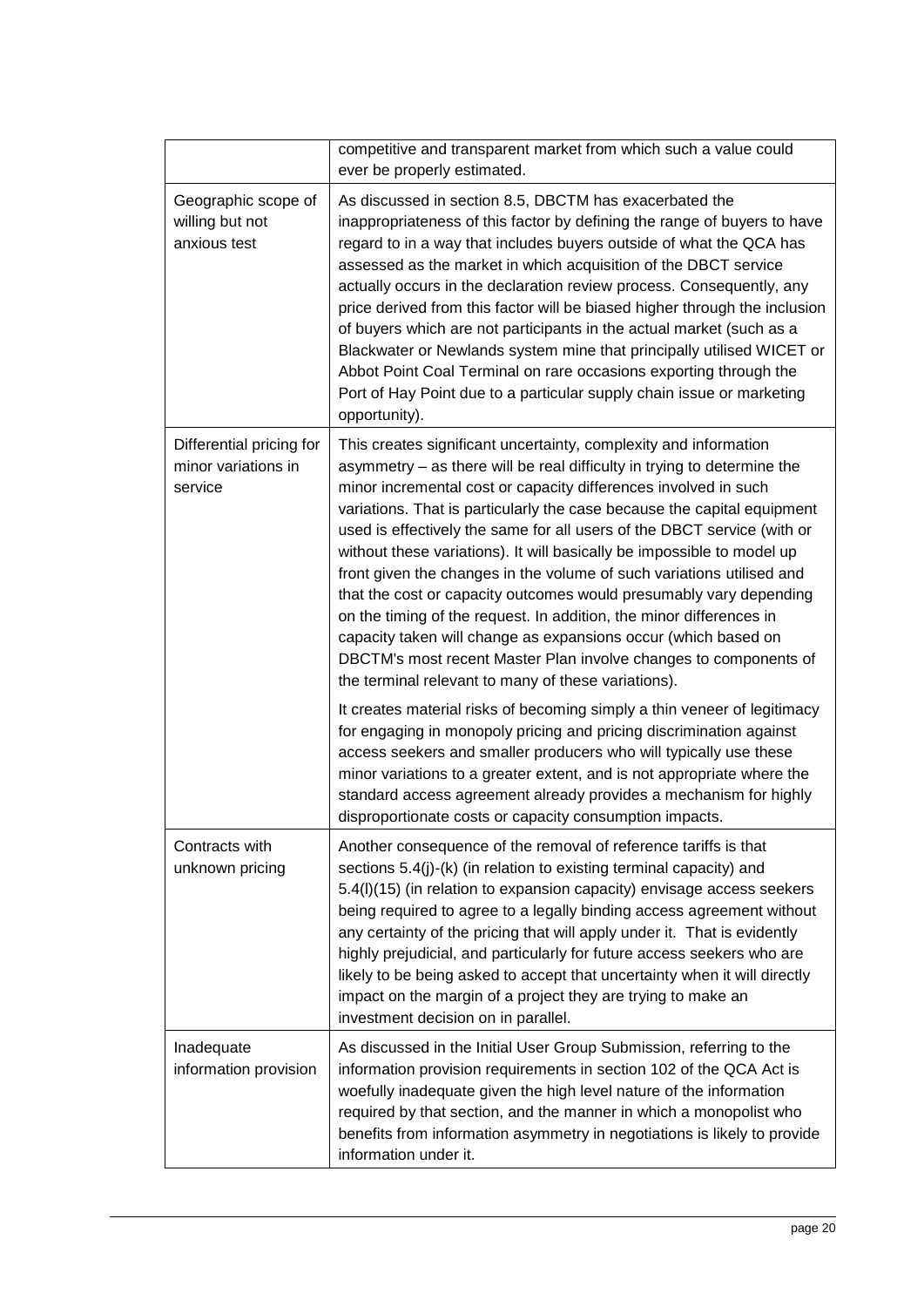For the avoidance of any doubt, the DBCT User Group strongly rejects any assertion that if these or other specific problems of the DBCTM model were corrected the 2019 DAU would somehow become appropriate.

The fundamental problem will always remain that a negotiate/arbitrate model relies on:

- (i) the circumstances being such that the parties will be able to resolve appropriate pricing through commercial negotiations (which assumes there is limited or no market power held by the infrastructure service provider, information symmetry and countervailing power or substitute services which can be switched to - i.e. assumes circumstances exist which clearly do not exist for the DBCT service); and
- (ii) the threat of arbitration being credible which will not be the case for many access seekers who for reasons such as time, cost and need for certainty (as noted above) will not be in a position to utilise arbitration, such that it will not provide a credible threat and therefore constrain DBCTM's negotiations with such access seekers.

#### <span id="page-20-0"></span>**8.2 Interaction with existing user agreements**

*How will the proposed negotiate/arbitrate model interact with existing user agreements? Where the QCA is not setting a TIC as part of a DAU review process, how would a price reset process under an existing user agreement work? To what extent would existing users be protected from a potential exercise of market power by DBCT Management under their existing user agreements?*

The DBCT User Group's understanding is that each of the existing user agreements reflect the relevant terms of clause 7 of the current standard access agreement in this regard.

Those provisions will continue to operate if the QCA (contrary to all submissions from access holders and access seekers) was to approve an undertaking which did not involve a QCA determined terminal infrastructure charge (*TIC*).

Under clause 7.2, charges (and the method of calculating, paying and reconciling them) and consequential changes in drafting are reviewed effective from each 'Agreement Revision Date', with the review to commence no later than 18 months prior.

Agreement Revision Date is relevantly defined to mean the date of commencement of each access undertaking for the terminal, so that theoretically the review for the proposed 2020 DAU term should commence no later than 1 January 2020.

There are obviously some practical difficulties with that process where:

- (a) DBCTM and the users have not previously engaged in such a review (because DBCTM and the existing users have never been able to commercially agree a price and it would involve unnecessary and excessive costs for all parties to arbitrate a price when the QCA determines appropriate reference tariffs in a multi-lateral and transparent process);
- (b) the review is permitted (and presumably intended) to have regard to:
	- (i) the terms of the access undertaking which will be effective from the relevant Agreement Revision Date; and
	- (ii) if relevant, differences in risk profile and costs to DBCTM (direct and indirect) between the terms and conditions of the agreement and the terms and conditions of the standard access agreement at the relevant Agreement Revision Date,

both of which won't be known at that point.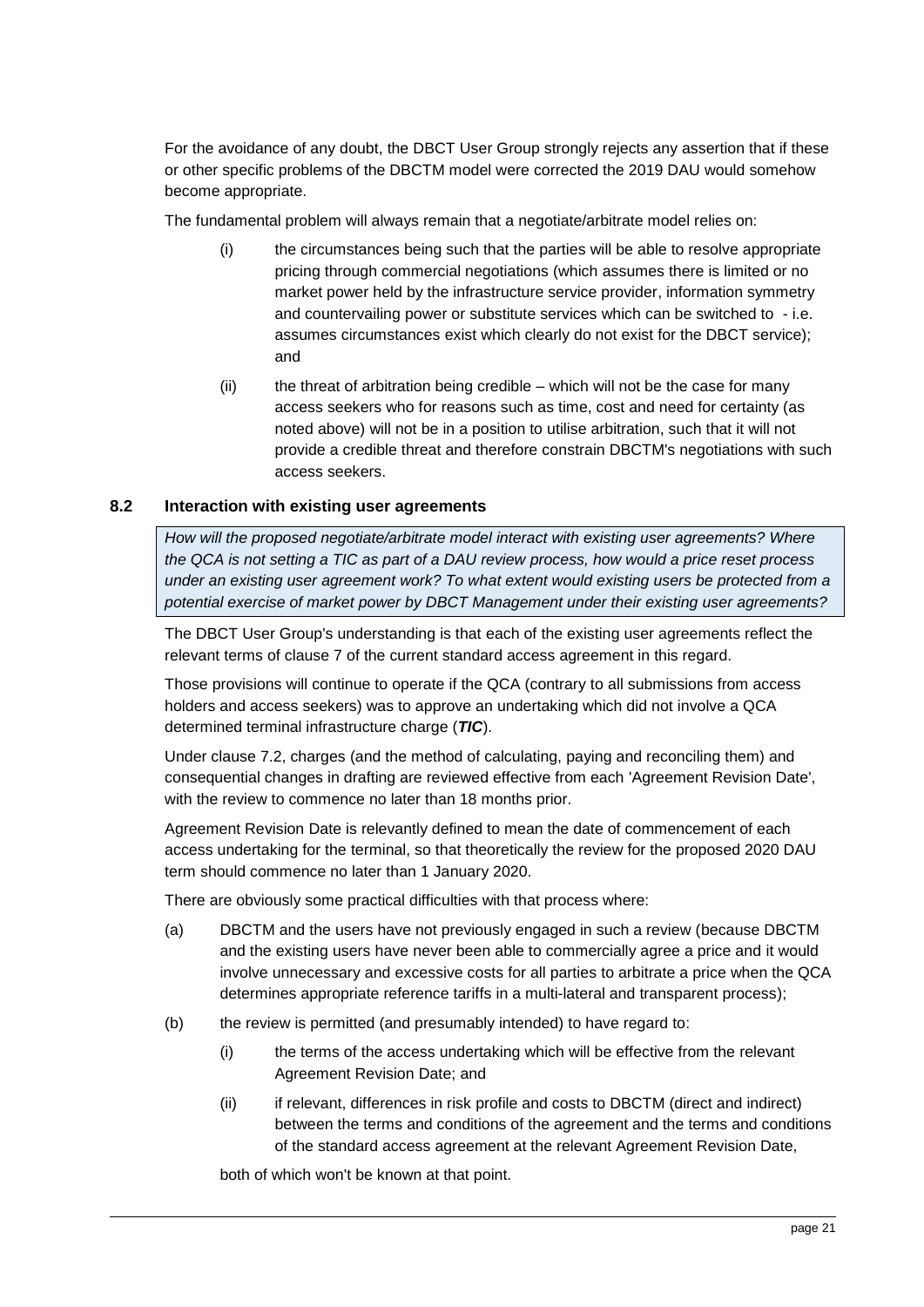If the parties do not reach agreement by the date 6 months prior to the scheduled Agreement Revision Date (i.e. 1 January 2021), the parties would be required to refer the matter to the QCA for arbitration (assuming it was willing and able to act).

If the matter is referred to arbitration, then the arbitrator must have regard to the following matters:

- *(i) an appropriate asset valuation of the Terminal and the relevant Terminal Component;*
- *(ii) an appropriate rate of return for DBCT Management;*
- *(iii) the terms of this Agreement;*
- *(iv) the expected future tonnages of Coal anticipated to be Handed through the Terminal and the relevant Terminal Component;*
- *(v) any other matter agreed to by the User and DBCT Management and notified by them in writing to the arbitrator;*
- *(vi) any other matter agreed to by the User and DBCT Management and accepted by the arbitrator as being relevant; and*
- *(vii) the then current approach of the QCA in respect of appropriate charges for services comparable to the Services (with the intent that the arbitration should produce an outcome similar to that which might have been expected had the QCA determined it).*

As discussed in section [8.4](#page-23-0) below, those factors are fundamentally different to those DBCTM proposes the QCA is required to have regard to in determining access charges for access seekers under the terms of the 2019 DAU.

During the declaration review process, the DBCT User Group acknowledged that they anticipated that an arbitration where the arbitrator was required to have regard particularly to the last of those factors, would be anticipated to provide *some* protection against DBCTM engaging in monopoly pricing. However, the existing users among the DBCT User Group strongly dispute the fact that that means they are fully protected.

In particular:

- (a) even if it is assumed that a QCA determined arbitration would produce the same outcome as QCA approved reference tariffs, the cost to an individual user to obtain that outcome would be significantly more in respect of arbitration (that is particularly the case because DBCTM is evidently seeking the right to charge differentiated prices to different users – such that users cannot be assumed to have the common aligned interest which more typically characterises their position in an undertaking process). DBCTM will be in a position to divide and conquer;
- (b) not all access holders are major mining houses with the resources to participate in costly arbitrations every 5 years, creating a significant risk that some access holders will practically be forced to settle for higher inefficient prices. The practical experience in respect of the last Abbot Point coal terminal price review is instructive, in that some users settled and others have arbitrated – being likely to result in differential pricing for reasons of bargaining power and willingness to assume the risks of arbitration rather than efficiency;
- (c) there is evidently more uncertainty in an arbitration process, relative to the well understood QCA process where stakeholders (including stakeholders that would not be parties to a contractual arbitration of the type that would occur under the existing user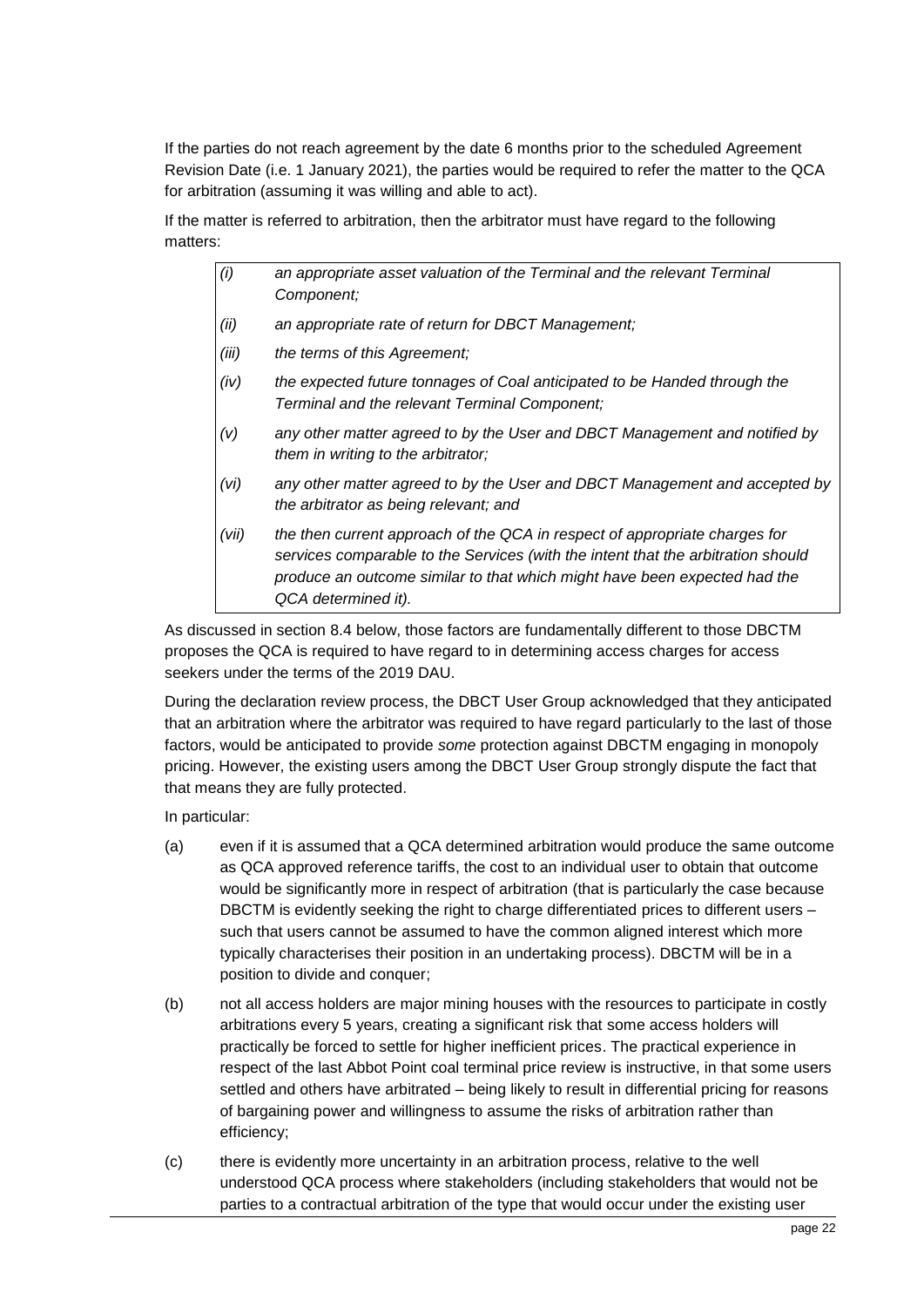agreements) have greater opportunities to submit expert reports and engage in a transparent consultation and submissions process;

- (d) there is a risk for existing users that, given that the intention to produce a 'similar to QCA' outcome is one of 7 factors, the QCA determines that it should depart from that approach based on other mandatory factors in the list. This is not an issue the QCA has ever been asked to rule on; and
- (e) the DBCT User Group consider that in a negotiate/arbitrate regime, DBCTM (or the new owner following the proposed sale) will be even more aggressive than it has been to date in seeking to raise prices within the confines of the regulatory submissions process (as discussed in the PwC report), as there is a certain level of constraint that exists due to the transparency provided by the QCA's public submissions system that will not exist in confidential arbitrations.

# <span id="page-22-0"></span>**8.3 Whether existing users are fully protected from DBCTM's exercise of market power**

*Do stakeholders have any further evidence to support or oppose:*

- *DBCT Management's claim that existing users are fully protected by existing user agreements, including in the absence of a TIC?*
- *DBCT User Group's claim that existing users are not fully protected from DBCT Management's exercise of market power?*

It follows from the analysis in section [8.2](#page-20-0) above, that existing users are not fully protected from DBCTM's exercise of market power by the price review provisions.

As the Draft Decision in the declaration review process accurately summarises:<sup>18</sup>

*Existing users are insulated, to some extent from DBCT Management's ability to exert market power through the operation of existing access agreements.*

A simple comparison of the three characteristics of the likely outcomes for existing users with reference tariffs and having to rely on the price review clauses in the existing user agreements demonstrates why the contractual protections are a poor shadow of those provided by QCA price regulation.

|                                                      | <b>Reference Tariffs</b>                                                                                                                                                                                                                                                                                                                  | <b>Price Review Clause</b>                                                                                                                                                                                                                                                                                                                    |
|------------------------------------------------------|-------------------------------------------------------------------------------------------------------------------------------------------------------------------------------------------------------------------------------------------------------------------------------------------------------------------------------------------|-----------------------------------------------------------------------------------------------------------------------------------------------------------------------------------------------------------------------------------------------------------------------------------------------------------------------------------------------|
| <b>Certainty of</b><br>appropriateness<br>of outcome | High. While it may not be possible to<br>determine the QCA determined<br>reference tariff with absolute pin-<br>point precision, the QCA<br>methodology is well known and<br>established across a series of<br>decisions. Potential changes are<br>foreshadowed and available for<br>comment through consultation and<br>draft decisions. | Lower. The QCA's methodology for<br>comparable services is a factor<br>(not the only factor) to be had<br>regard to in determining the<br>arbitrated outcome, the arbitration<br>would not be publicly and<br>transparently debated in the way<br>the undertaking process operates<br>and users have no experience with<br>such arbitrations. |
| Cost to obtain<br>outcome                            | Limited cost for individual users.<br>While there is some cost of legal and<br>economic advisers involved in the<br>regulatory process, that cost is able                                                                                                                                                                                 | High. Arbitration will involve much<br>greater costs than the regulatory<br>process (a position that is reflected<br>in some user's experience in<br>relation to the Abbot Point Coal                                                                                                                                                         |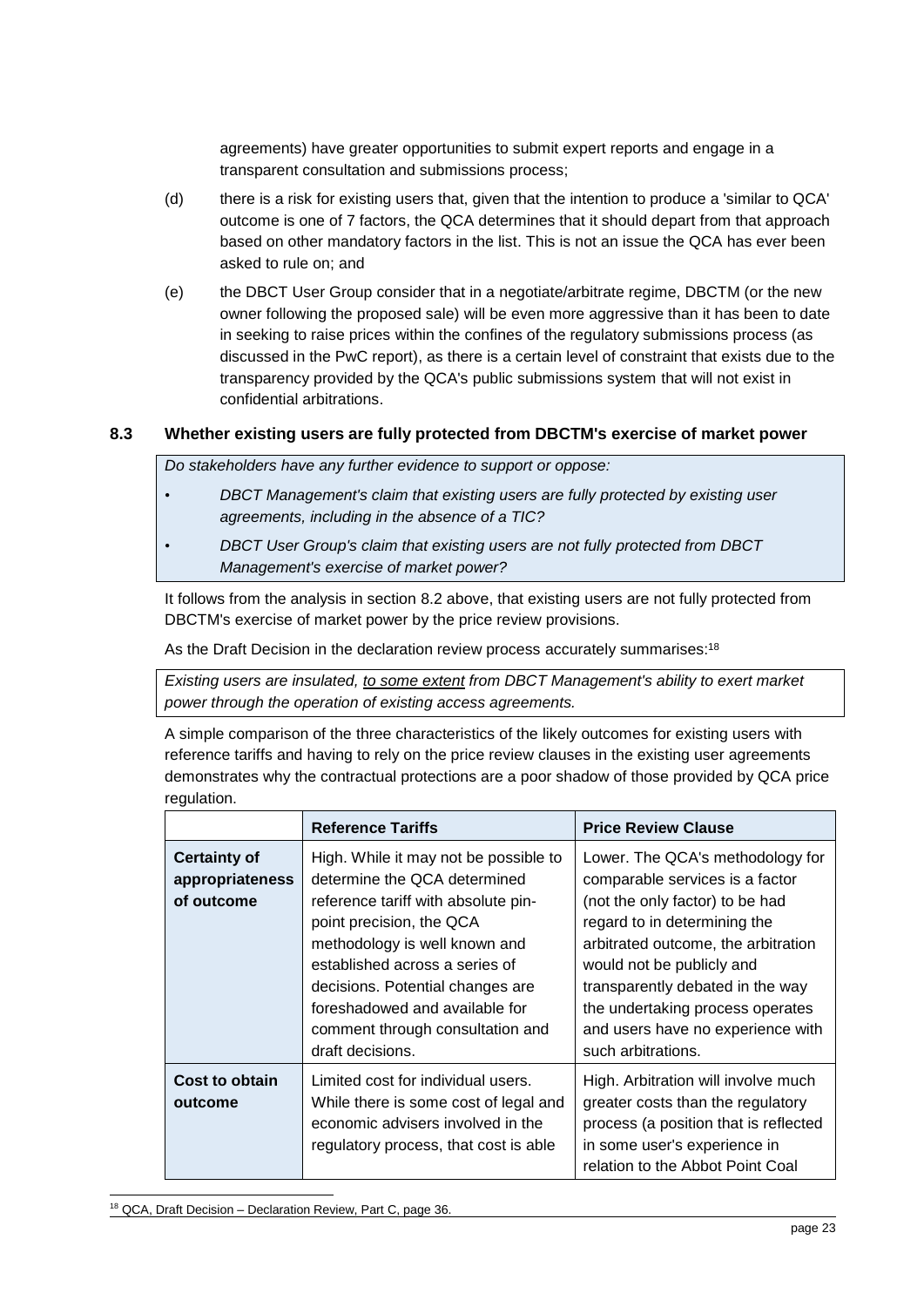|                      | to be socialised among the DBCT       | Terminal) and will need to be borne   |
|----------------------|---------------------------------------|---------------------------------------|
|                      | User Group.                           | by the individual access holders.     |
| <b>Timeliness of</b> | The QCA process of providing an       | The price review provisions leave 6   |
| outcome              | initial undertaking notice well ahead | months for an arbitration to occur,   |
|                      | of the time for commencement of the   | and then apply the outcome            |
|                      | new undertaking, together with the    | retrospectively if the arbitration is |
|                      | QCA Act provisions regarding timing   | not determined prior to the new       |
|                      | for consideration of an undertaking,  | charges taking effect, creating a     |
|                      | provide certainty of pricing in       | high potential for users to be        |
|                      | advance of the relevant period.       | utilising the service for a material  |
|                      |                                       | period for an unknown charge.         |

# <span id="page-23-0"></span>**8.4 Difference in levels of protection for existing and new users**

*Will new users have the same protection as existing users from a potential exercise of market power by DBCT Management? If not, how will the level of protection different between existing users and new users?*

While both existing and new users would theoretically have access to a type of negotiate/arbitrate model under DBCTM's proposed regime, the levels of protection they have against monopoly pricing by DBCTM will, in practice, be materially different.

That is the case for numerous reasons including the different factors the QCA is required to have regard to in determining the TIC in such arbitrations and the very different bargaining positions and access to information that existing and future users will have.

# **(a) Different factors for determining the TIC**

Existing users have the rights under the existing contractual price review arrangements discussed in sections [8.2](#page-20-0) and [8.3](#page-22-0) above. Those contractual provisions would therefore lead to any price being set in an arbitration having regard to the factors set out in clause 7.2 of the standard access agreement terms.

By contrast, when a future user seeks access, any arbitrated price would be determined by reference to the very different arrangements that would apply under the 2019 DAU (see proposed section 11.3(b) that requires the QCA determination to accord with section 11.4). In particular, the new users' TIC would be determined by the QCA with the QCA being required to have regard to the following matters:

| (A) | the TIC that would be agreed by a willing but not anxious buyer and seller of coal<br>handling services for mines within a geographic boundary drawn so as to include all<br>mines that have acquired, currently acquire or may acquire coal handling services<br>supplied at the Port of Hay Point; |
|-----|------------------------------------------------------------------------------------------------------------------------------------------------------------------------------------------------------------------------------------------------------------------------------------------------------|
| (B) | the expected future tonnages of Coal anticipated to be Handled through the relevant<br>Terminal Component during the relevant Pricing Period;                                                                                                                                                        |
| (C) | the expected capital expenditure requirements for the relevant Terminal Component<br>during the relevant Pricing Period;                                                                                                                                                                             |
| (D) | the types of service to be provided to the Access Seeker;                                                                                                                                                                                                                                            |
| (E) | the obligation in the Port Services Agreement to rehabilitate the site on which the<br>Services are provided;                                                                                                                                                                                        |
| (F) | any other TIC agreed between DBCTM and a different Access Holder for a similar<br>service level; and                                                                                                                                                                                                 |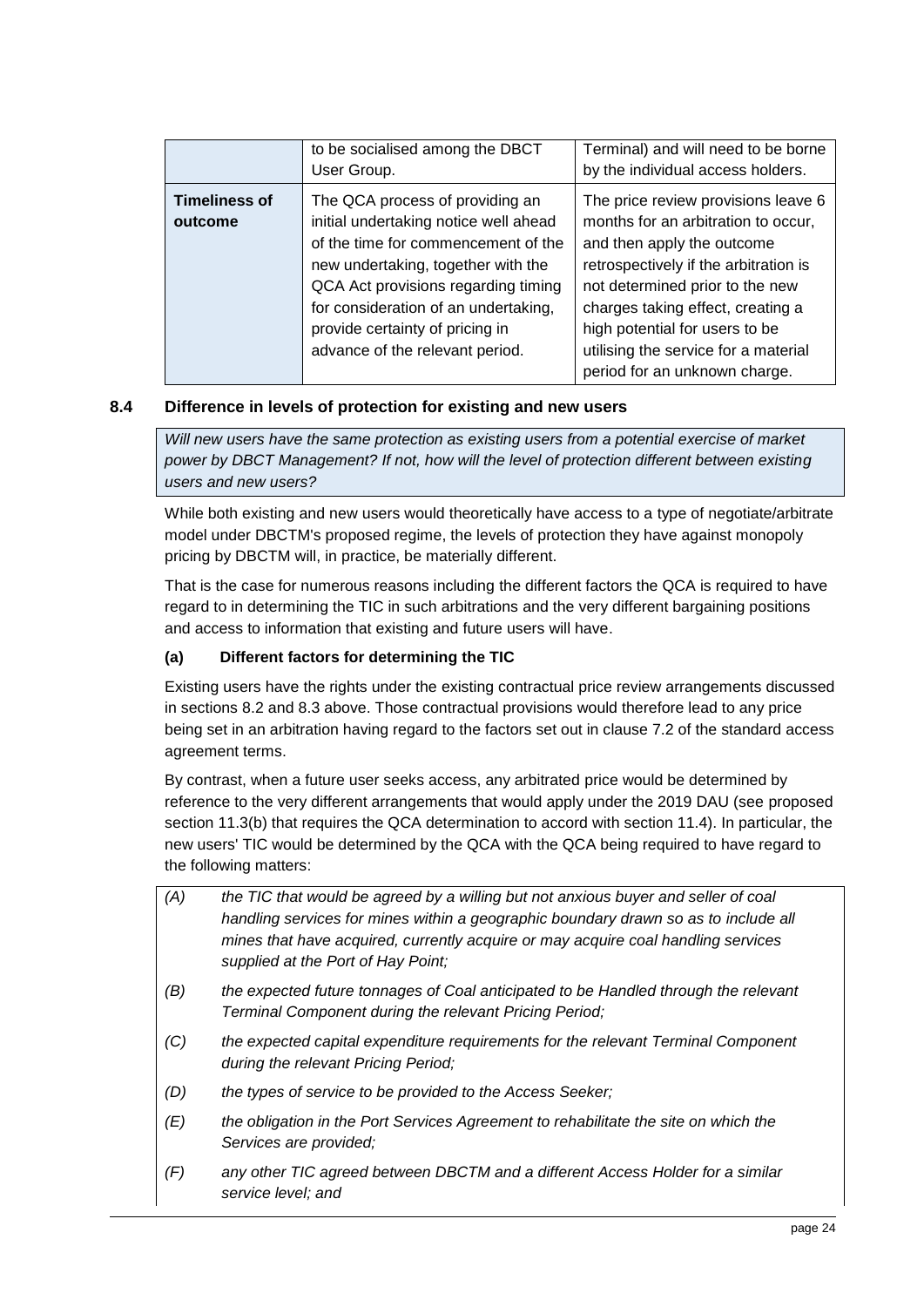#### *(G) the factors in section 120(1) of the QCA Act.*

That is a very different set of factors than exists under the existing access agreements.

The critical reference to the *'then current approach of the QCA in respect of appropriate charges*  for services comparable to the Services (with the intent that the arbitration should produce an *outcome similar to that which might have been expected had the QCA determined)'* from existing agreements does not apply for new users. Neither do the references to appropriateness of asset valuations and rates of return.

In other words, new access seekers have no comfort that the outcomes of future arbitrations will have any resemblance to the existing QCA methodology for calculating charges or how existing users prices will be set in the future. Even the reference in paragraph (F) is to prices agreed, which will not capture QCA arbitration outcomes for existing users.

Rather, those factors are principally replaced with the highly inappropriate 'willing but not anxious threshold' based on a completely inappropriate geographic boundary that stretches beyond the economic boundaries of the market identified in the declaration review (as discussed in section [8.5](#page-25-0) below).

#### **(b) Negotiating position of future users**

As the submissions from New Hope and Whitehaven clearly indicate, future users will be in a fundamentally different position to existing users in tariff negotiations.

In particular, they will typically be trying to develop new projects, and therefore seeking access to the terminal in parallel to seeking to make other major contracting and investment decisions.

That places them in a far more difficult position and weaker bargaining position for a commercial negotiation with DBCTM than existing users as the future user:

- (i) is unlikely to be able to accommodate significant delays (because they will be trying to line up other contracting positions – some, like below rail, of which are dependent on obtaining 'exit capability' through port access) such that lengthy negotiations and arbitration are not likely to be a practical option (significantly worsening their bargaining position in negotiations with DBCTM);
- (ii) will have much greater difficulty with uncertainty about the pricing outcome (as investment decisions are made much more difficult where charges could vary in a manner which materially impacts on the margin of the proposed project) – such that they cannot proceed with the project on the basis of contracts with unknown pricing or pending an arbitration to determine pricing; and
- (iii) is less likely to be able to fund the very significant costs required for precontractual arbitration – partly due to limited funding and partly due to the difficultly of justifying incurring such costs in advance of an investment decision being made in respect of the underlying coal project for which access is being sought.

Accordingly, even if the factors the QCA was to have regard to in an arbitration in relation to the TIC for new access seekers were varied to be more appropriate, a negotiate/arbitrate model, by its very nature, discriminates against future access seekers (for reasons unrelated to costs, risks or efficiency).

That is not an appropriate position to include in any access undertaking, and is clearly not consistent with mandatory factors under section 138(2) including the object of Part 5 of the QCA Act, interests of access seekers and the public interest.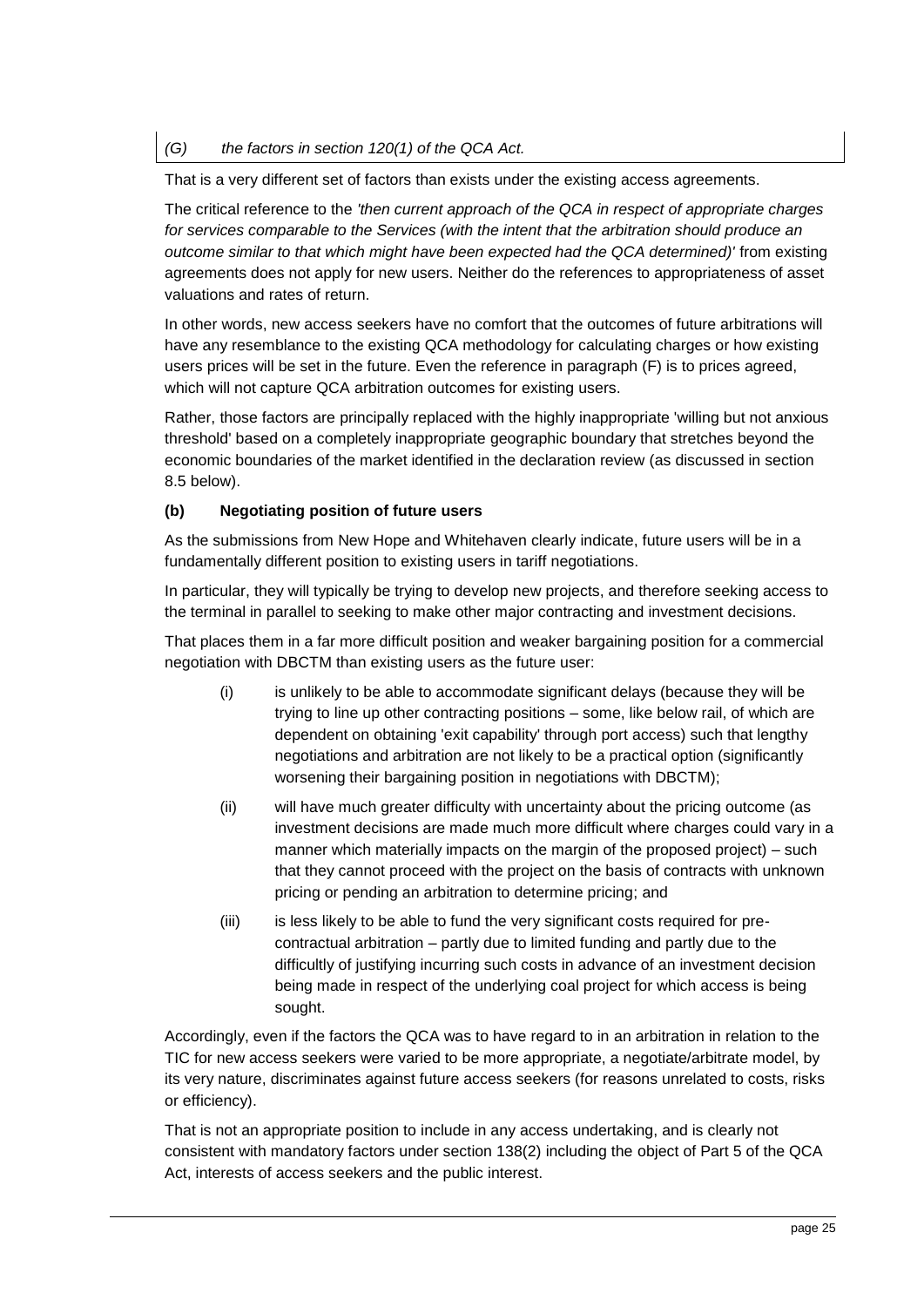#### <span id="page-25-0"></span>**8.5 'Willing but not anxious standard'**

*Under a proposed negotiate/arbitrate model, how would the QCA apply the 'willing but not anxious' standard in an arbitration? What facts would the QCA require to effectively apply this standard?*

As discussed in section 16.1 of the User Group Initial Submission, the 'willing but not anxious' test DBCTM has proposed is highly inappropriate in these circumstances as:

- (a) it is not a test well suited to valuing a service (as it is designed for valuing assets or liabilities);
- (b) it is intended to operate as part of a test for market value in a competitive, open and unrestricted market, for example the Australian Tax Office notes *'Business valuers in Australia typically define market value as: the price that would be negotiated in an open and unrestricted market between a knowledgeable, willing but not anxious buyer and a knowledgeable, willing but not anxious seller acting at arm's length'<sup>19</sup>*
- (c) while theoretically the test might be thought to be able to be applied in the hypothetical, there is no market evidence of past transactions available of the type which is needed to properly apply this test for the DBCT service – noting that:
	- (i) at the first review there will be no evidence of commercially agreed pricing for the DBCT service as DBCTM has indicated reference tariffs apply under all existing user agreements;
	- (ii) in subsequent reviews there is still highly unlikely to be any evidence of prices agreed between willing but not anxious sellers as either:
		- (A) prices will have been set by the QCA in arbitration (i.e. not agreed); or
		- (B) prices will have been agreed by an access seeker in circumstances where they are effectively anxious (due to wanting to avoid the costs and uncertainty of arbitration and therefore reaching a commercial agreement in circumstances where DBCTM holds market power and the user holds no countervailing power and suffers from information asymmetry – such that the price is likely to be higher than an efficient cost-reflective price); and
	- (iii) the findings in the Draft Decision in the declaration review are that there is no close substitute or comparable service – such that any comparators DBCTM seeks to rely on of prices provided for other coal handling services are clearly not appropriate comparisons (although that is exactly what the geographic dimension of the test proposed by DBCTM *'for mines within a geographic boundary drawn so as to include all mines that have acquired, currently acquire or may acquire coal handling services supplied at the Port of Hay Point'* is intended to do).

DBCTM's claims about this 'willing but not anxious test' being commonly used should also be closely scrutinised – because what DBCTM proposes is completely unlike how this test is commonly used in other contexts.

To understand why, it is worth starting with the leading judicial explanation of the 'willing but not anxious buyer and seller' test in the context of arriving at a 'market value', where Isaacs J in the High Court judgment in *Spencer v The Commonwealth of Australia<sup>20</sup>* stated:

1

<sup>19</sup> ATO website: [https://www.ato.gov.au/General/Capital-gains-tax/In-detail/Market-valuations/Market-valuation-for-tax](https://www.ato.gov.au/General/Capital-gains-tax/In-detail/Market-valuations/Market-valuation-for-tax-purposes/?anchor=Meaningofmarketvalue#Meaningofmarketvalue)[purposes/?anchor=Meaningofmarketvalue#Meaningofmarketvalue](https://www.ato.gov.au/General/Capital-gains-tax/In-detail/Market-valuations/Market-valuation-for-tax-purposes/?anchor=Meaningofmarketvalue#Meaningofmarketvalue) <accessed 13 November 2019>20 (1007) E CLD 410 at 444 (1907) 5 CLR 418 at 441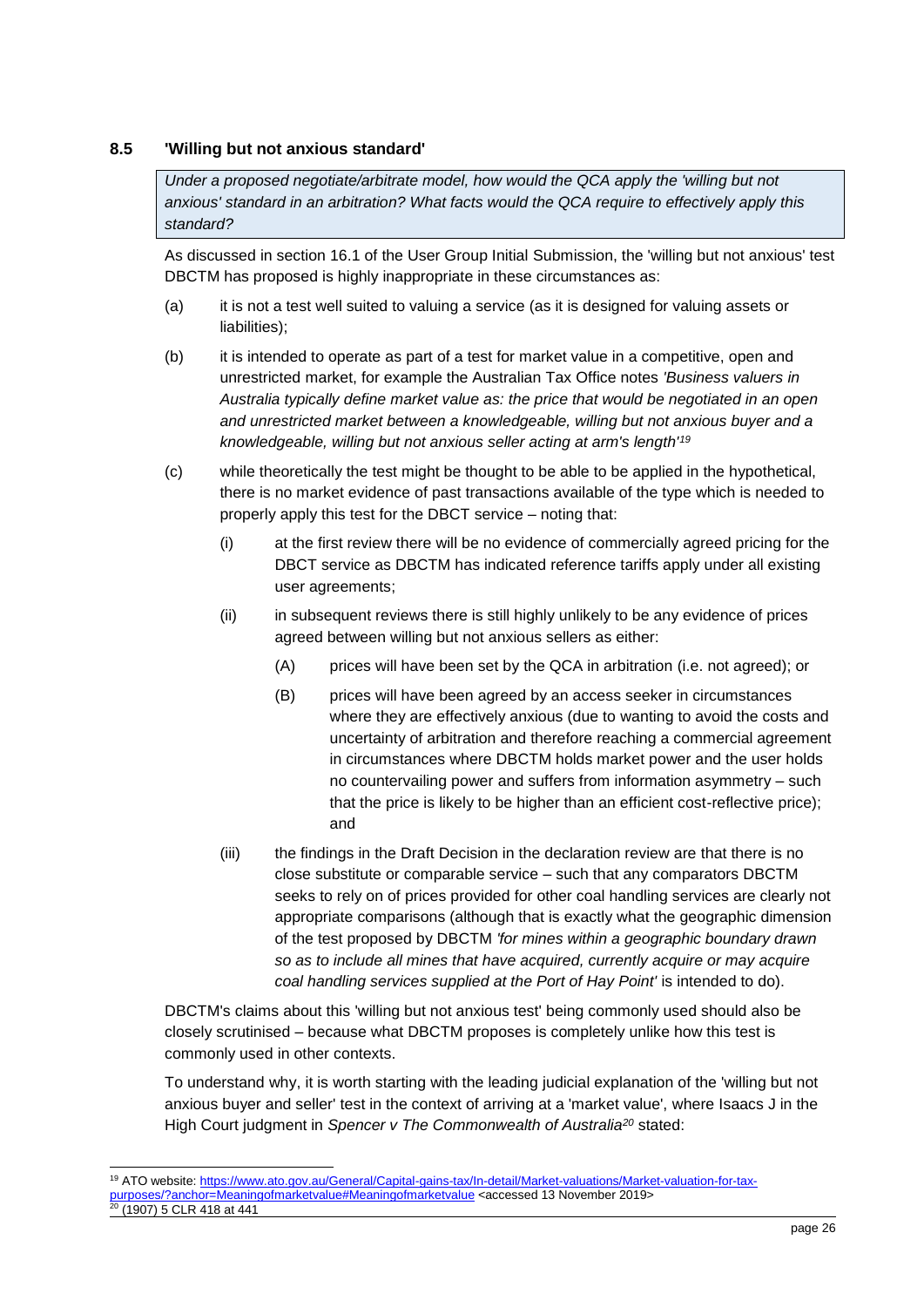*To arrive at the value of the land at that date, we have … to suppose it sold then, not by means of a forced sale, but by voluntary bargaining between the plaintiff and a purchaser willing to trade, but neither of them so anxious to do so that he would overlook any ordinary business consideration. We must further suppose both to be perfectly acquainted with the land and cognisant of all circumstances which might affect its value, either advantageously or prejudicially, including its situation, character, quality, proximity to conveniences or inconveniences, its surrounding features, then then present demand for land, and the likelihood as then appearing to persons best capable of forming an opinion, of a rise or fall for what reasons so ever in the amount which one would otherwise be willing to fix as to the value of the property.*

In other words, when this test is applied at law it assumes equal bargaining position and perfect knowledge (i.e. no information asymmetry). Such an equal bargaining position implicitly assumes a competitive market in which substitutes exist for the buyer (for example in alternative pieces of land). Yet *none of those circumstances exist in relation to the DBCT service*.

That is why it is fundamentally inappropriate to the DBCT service.

The QCA also asks what facts it would require to effectively apply such a standard. The 'willing but not anxious buyer and seller' test is typically applied in relation to independent valuations of property or assets, where the valuer can refer to recent market transactions regarding the sale of comparable assets to assist in defining the value of the asset in question. That is the case for all the asset classes noted in DBCTM's submissions, such as real property, minerals joint venture interests and copyright licences. Where courts are asked to determine market value as part of litigation, it is typical for the litigating parties to brief expert valuers to provide evidence of their views on value which is based on such comparative transactions and other market data.

It is therefore evidence of such comparator sales from a liquid competitive market of numerous willing but not anxious buyers and sellers entering into actual transaction in that market that will inform the facts or particulars practically needed to apply this standard.

Of course, no such evidence exists in respect of the DBCT service for the reasons noted above. There are no substitute services for the DBCT service and there is no record of transactions of this nature for the DBCT service. There is no way for the test to actually be applied in the absence of any such transactions.

DBCTM simply ignores this problem, by expressly divorcing the test from its intended application by forcibly requiring the QCA to consider transactions in relation to non-substitutable services by use of the following wording:

*of coal handling services for mines within a geographic boundary drawn so as to include all mines that have acquired, currently acquire or may acquire coal handling services supplied at the Port of Hay Point*

This makes a mockery of the willing but not anxious test – because the QCA is being forced to consider (as if they are equivalents or substitutes) transactions occurring between willing but not anxious buyers in other markets. The QCA has very clearly found in the declaration review process that the market in which the DBCT service is sold does not extend beyond the Hay Point catchment. DBCTM's proposed wording is the equivalent of forcing the QCA to value houses based solely on apartment sales.

It is well known from the declaration review this will effectively force consideration of coal handling services in the Port of Gladstone (including both RG Tanna and the much higher cost WICET) and the Port of Abbot Point, which have different cost profiles, and different characteristics. To brazenly suggest that WICET pricing (currently more than a 400% increase relative to DBCT costs) is relevant to the determination of an appropriate price for accessing